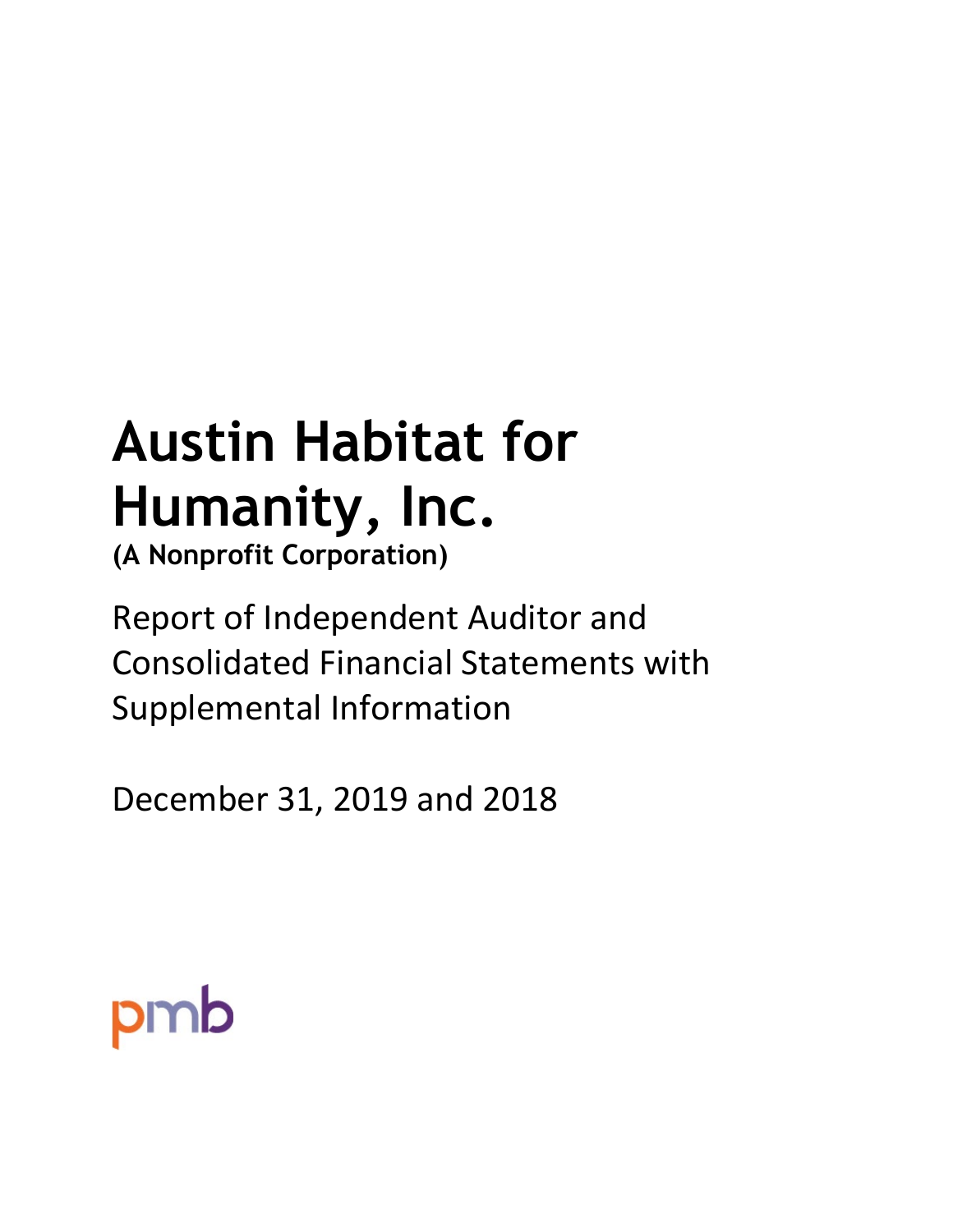Index to Consolidated Financial Statements December 31, 2019 and 2018

|                                                          | Page |
|----------------------------------------------------------|------|
| Report of Independent Auditor                            |      |
| <b>Consolidated Statements of Financial Position</b>     | 3    |
| <b>Consolidated Statements of Activities</b>             | 4    |
| <b>Consolidated Statements of Functional Expenses</b>    | 6    |
| Consolidated Statements of Cash Flows                    | 8    |
| Notes to the Consolidated Financial Statements           | 9    |
| <b>Supplemental Information</b>                          |      |
| Consolidating Schedule of Financial Position Information | 25   |
| Consolidating Schedule of Activities Information         | 26   |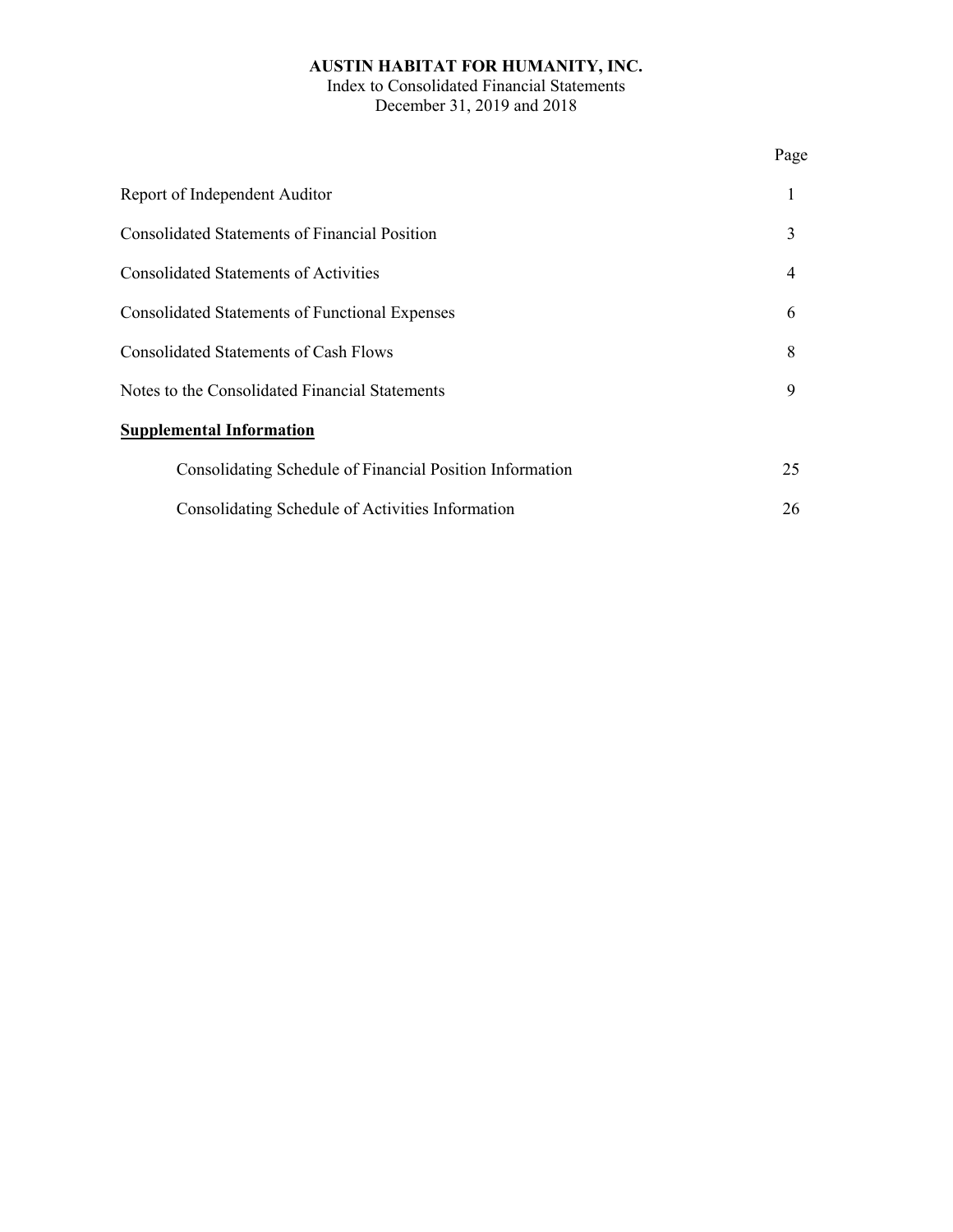#### **Report of Independent Auditor**

To the Board of Directors of Austin Habitat for Humanity, Inc.:

We have audited the accompanying consolidated financial statements of Austin Habitat for Humanity and its subsidiaries (the "Organization"), which comprise the consolidated statements of financial position as of December 31, 2019 and 2018, and the related consolidated statements of activities, functional expenses, and cash flows for the years then ended, and the related notes to the consolidated financial statements.

#### **Management's Responsibility for the Financial Statements**

Management is responsible for the preparation and fair presentation of these consolidated financial statements in accordance with accounting principles generally accepted in the United States of America; this includes the design, implementation, and maintenance of internal control relevant to the preparation and fair presentation of consolidated financial statements that are free from material misstatement, whether due to fraud or error.

#### **Auditor's Responsibility**

Our responsibility is to express an opinion on these consolidated financial statements based on our audits. We conducted our audits in accordance with auditing standards generally accepted in the United States of America. Those standards require that we plan and perform the audit to obtain reasonable assurance about whether the consolidated financial statements are free from material misstatement.

An audit involves performing procedures to obtain audit evidence about the amounts and disclosures in the consolidated financial statements. The procedures selected depend on the auditor's judgment, including the assessment of the risks of material misstatement of the consolidated financial statements, whether due to fraud or error. In making those risk assessments, the auditor considers internal control relevant to the Organization's preparation and fair presentation of the consolidated financial statements in order to design audit procedures that are appropriate in the circumstances, but not for the purpose of expressing an opinion on the effectiveness of the Organization's internal control. Accordingly, we express no such opinion. An audit also includes evaluating the appropriateness of accounting policies used and the reasonableness of significant accounting estimates made by management, as well as evaluating the overall presentation of the consolidated financial statements.

We believe that the audit evidence we have obtained is sufficient and appropriate to provide a basis for our audit opinion.

#### **Opinion**

In our opinion, the consolidated financial statements referred to above present fairly, in all material respects, the financial position of Austin Habitat for Humanity, Inc. and its subsidiaries as of December 31, 2019 and 2018, and the changes in their net assets and their cash flows for the years then ended in accordance with accounting principles generally accepted in the United States of America.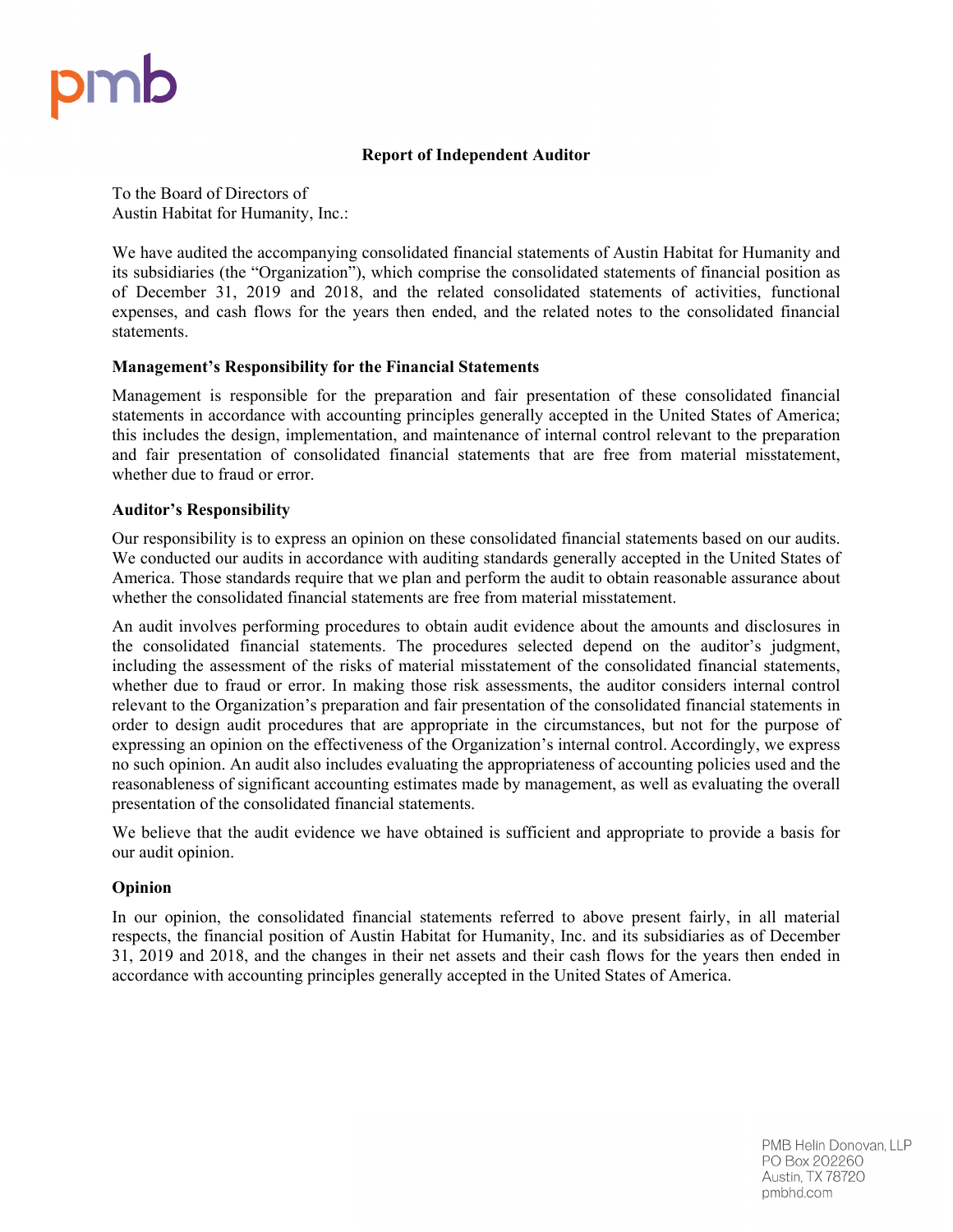# pmb

#### **Emphasis of Matter**

As discussed in Note 19 to the consolidated financial statements, the Organization's operations have been negatively impacted by the COVID-19 pandemic in 2020. The financial impact to the consolidated financial statements cannot be reasonably estimated at this time. Our opinion is not modified with respect to this matter.

#### **Report on Supplementary Information**

Our audit was conducted for the purpose of forming an opinion on the consolidated financial statements as a whole. The supplemental consolidating schedules of financial position information and consolidating schedule of activities information on pages 25 and 26, respectively, are presented for purposes of additional analysis and is not a required part of the consolidated financial statements. Such information is the responsibility of management and was derived from and relates directly to the underlying accounting and other records used to prepare the consolidated financial statements. The information has been subjected to the auditing procedures applied in the audit of the consolidated financial statements and certain additional procedures, including comparing and reconciling such information directly to the underlying accounting and other records used to prepare the consolidated financial statements or to the consolidated financial statements themselves, and other additional procedures in accordance with auditing standards generally accepted in the United States of America. In our opinion, the information is fairly stated in all material respects in relation to the consolidated financial statements as a whole.

#### **PMB HELIN DONOVAN, LLP**

PMB Helin Donovan, LLP

July 29, 2020 Austin, Texas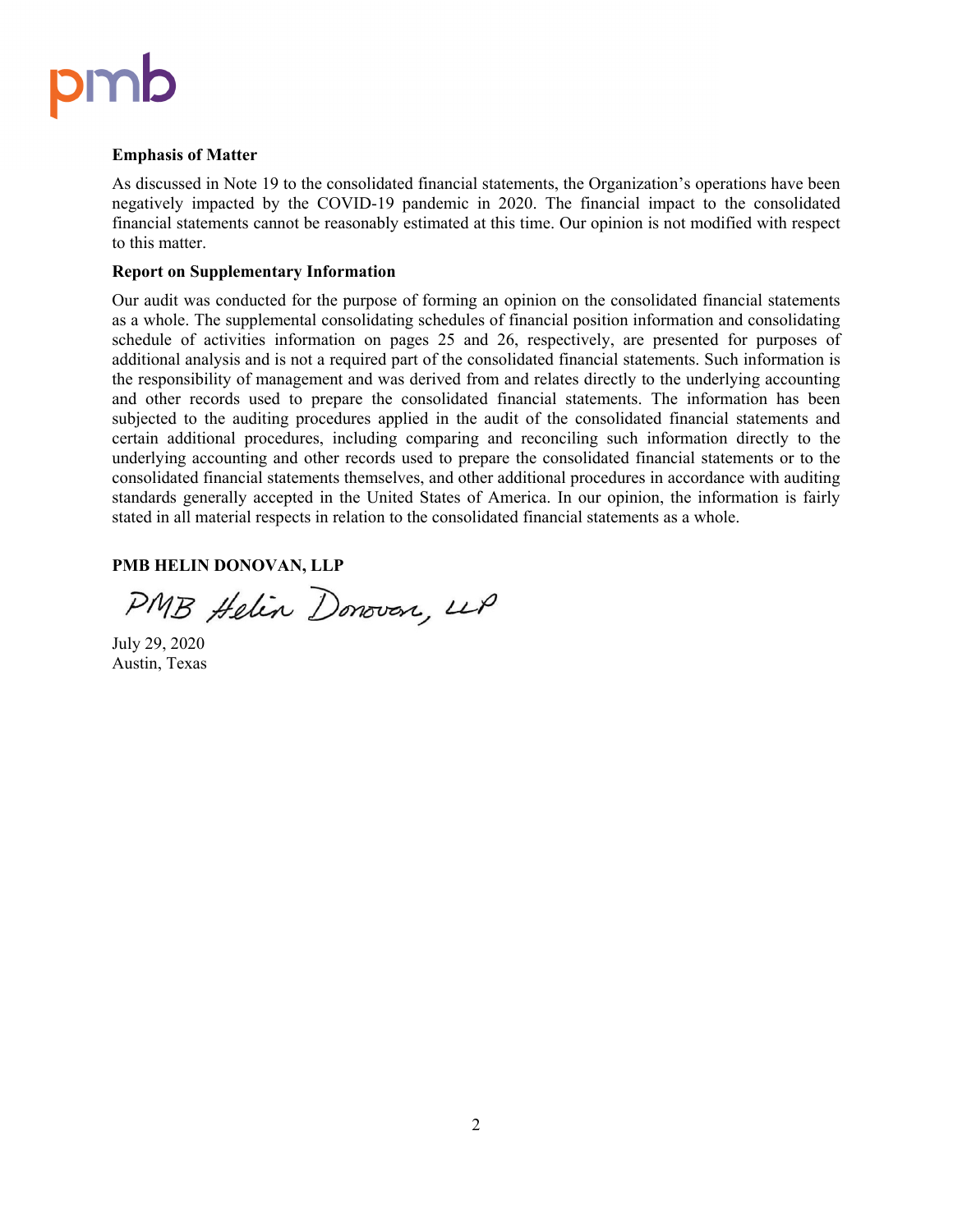## Consolidated Statements of Financial Position

As of December 31, 2019 and 2018

|                                              | 2019             |               | 2018       |
|----------------------------------------------|------------------|---------------|------------|
| <b>ASSETS:</b>                               |                  |               |            |
| Current assets                               |                  |               |            |
| Cash and cash equivalents                    | \$<br>2,042,762  | \$            | 2,198,363  |
| Investments, at fair value                   | 16,204           |               | 15,454     |
| Accounts receivable                          | 615,099          |               | 379,407    |
| Pledges receivable, net                      | 234,387          |               | 141,554    |
| Mortgages receivable, current portion, net   | 887,959          |               | 846,812    |
| ReStore inventory                            | 842,554          |               | 808,029    |
| Home construction in progress                | 671,834          |               | 949,103    |
| Prepaid expenses and other current assets    | 300,205          |               | 372,423    |
| Total current assets                         | 5,611,004        |               | 5,711,145  |
| Land held for development                    | 5,073,385        |               | 4,680,252  |
| Restricted cash                              |                  |               | 17,670     |
| Pledges receivable, long-term portion, net   | 243,498          |               | 489,951    |
| Other long-term assets                       | 240,790          |               | 192,637    |
| Mortgages receivable, long-term portion, net | 9,658,437        |               | 8,870,330  |
| Notes receivable - 2nd liens, net            | 968,843          |               | 882,205    |
| Investments, at cost - NMTC                  |                  |               | 1,520,548  |
| Property and equipment, net                  | 9,811,870        |               | 9,505,694  |
| <b>TOTAL ASSETS</b>                          | 31,607,827       | \$            | 31,870,432 |
| <b>LIABILITIES AND NET ASSETS:</b>           |                  |               |            |
| Current liabilities                          |                  |               |            |
| Accounts payable                             | \$<br>274,295    | <sup>\$</sup> | 370,556    |
| Accrued expense                              | 767,640          |               | 807,931    |
| Deferred revenue                             | 3,130,982        |               | 2,703,768  |
| Capital lease obligation, current portion    | 35,304           |               | 34,262     |
| Notes payable - TDHCA, current portion       | 108,816          |               | 98,316     |
| Long-term debt, current portion              | 2,272            |               | 162,998    |
| Total current liabilities                    | 4,319,309        |               | 4,177,831  |
| Capital lease obligation, long-term portion  | 186,943          |               | 225,171    |
| Notes payable - TDHCA, long-term portion     | 1,373,638        |               | 1,243,580  |
| Long-term debt, net of debt issuance costs   | 5,310,967        |               | 6,528,714  |
| Total liabilities                            | 11,190,857       |               | 12,175,296 |
| Net assets                                   |                  |               |            |
| Without donor restrictions                   | 18,772,496       |               | 18,028,116 |
| With donor restrictions                      | 1,644,474        |               | 1,667,020  |
| Total net assets                             | 20,416,970       |               | 19,695,136 |
| TOTAL LIABILITIES AND NET ASSETS             | \$<br>31,607,827 | \$            | 31,870,432 |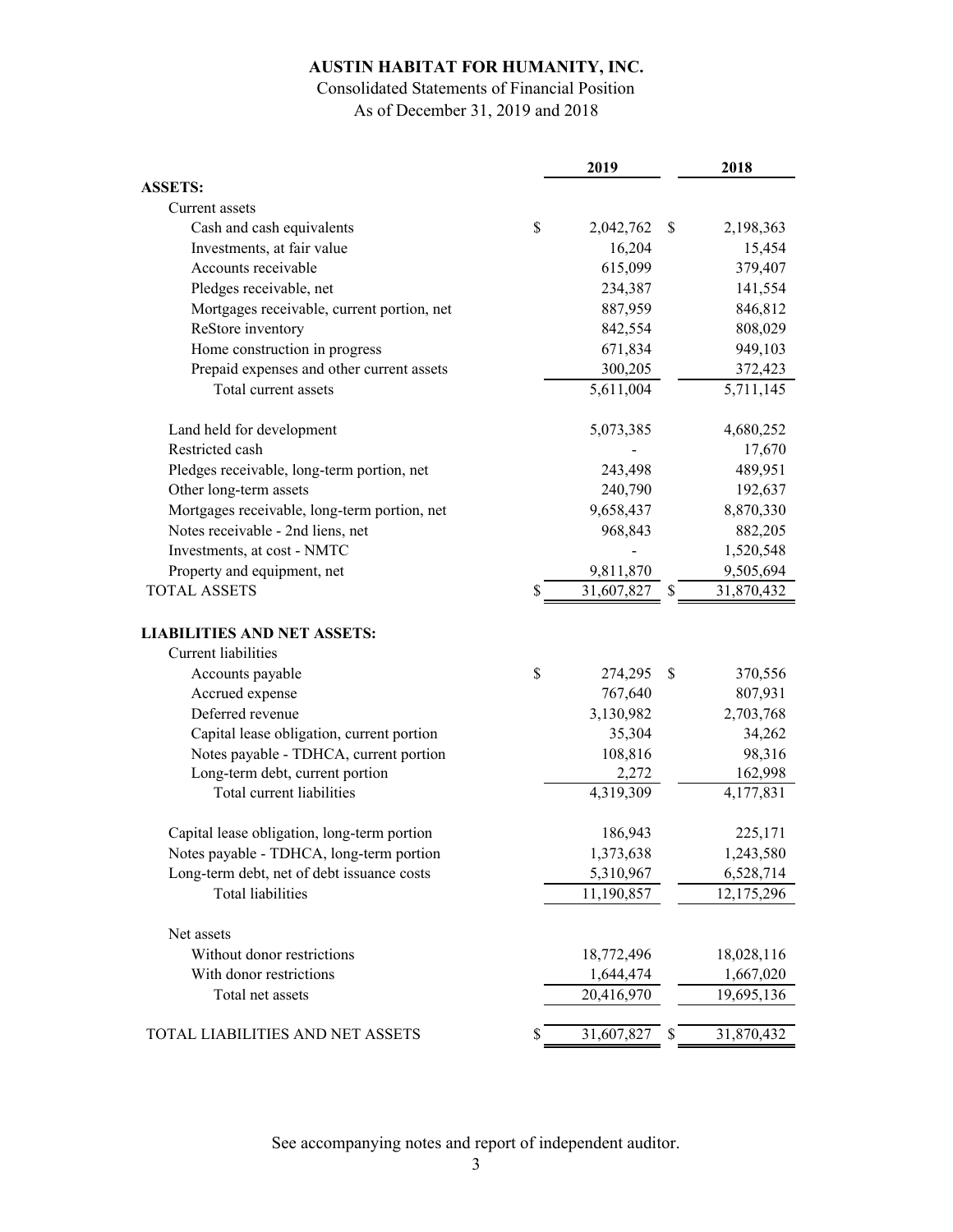## Consolidated Statement of Activities

Year Ended December 31, 2019

|                                                           | Without donor<br>restrictions | <b>With donor</b><br>restrictions | Total       |
|-----------------------------------------------------------|-------------------------------|-----------------------------------|-------------|
| <b>REVENUES:</b>                                          |                               |                                   |             |
| Contributions and other income:                           |                               |                                   |             |
| \$<br>Contributions                                       | 1,139,777                     | -S<br>771,141<br>S                | 1,910,918   |
| In-kind contributions                                     | 332,955                       |                                   | 332,955     |
| Home building sponsorship revenues                        | 1,719,732                     |                                   | 1,719,732   |
| Investment income                                         | 25,514                        |                                   | 25,514      |
| Other income                                              | 649,999                       |                                   | 649,999     |
| Net assets released from restrictions                     | 793,687                       | (793, 687)                        |             |
| Total contributions and other                             | 4,661,664                     | (22, 546)                         | 4,639,118   |
| ReStore revenues:                                         |                               |                                   |             |
| ReStore sales                                             | 5,327,118                     |                                   | 5,327,118   |
| In-kind donation of inventory                             | 3,250,770                     |                                   | 3,250,770   |
| Cost of goods sold                                        | (4,343,061)                   |                                   | (4,343,061) |
| Sales discounts and refunds                               | (295, 930)                    |                                   | (295, 930)  |
| Total ReStore revenues, net                               | 3,938,897                     |                                   | 3,938,897   |
| Low-cost housing revenues:                                |                               |                                   |             |
| Home sales                                                | 2,579,019                     |                                   | 2,579,019   |
| In-kind contributions of labor and construction materials | 821,603                       |                                   | 821,603     |
| Mortgage discount and amortization                        | (347,212)                     |                                   | (347,212)   |
| Other housing revenues                                    | 2,590                         |                                   | 2,590       |
| Cost of homes sold                                        | (3,490,413)                   |                                   | (3,490,413) |
| Total Low-cost housing revenues                           | (434, 413)                    |                                   | (434, 413)  |
| Total revenues                                            | 8,166,148                     | (22, 546)                         | 8,143,602   |
| <b>EXPENSES:</b>                                          |                               |                                   |             |
| Low-cost housing program                                  | 2,326,496                     |                                   | 2,326,496   |
| ReStore program                                           | 3,312,279                     |                                   | 3,312,279   |
| Fundraising                                               | 746,780                       |                                   | 746,780     |
| Management and general                                    | 1,036,213                     |                                   | 1,036,213   |
| Total expenses                                            | 7,421,768                     |                                   | 7,421,768   |
| <b>CHANGE IN NET ASSETS</b>                               | 744,380                       | (22, 546)                         | 721,834     |
| NET ASSETS, BEGINNING OF YEAR                             | 18,028,116                    | 1,667,020                         | 19,695,136  |
| \$<br>NET ASSETS, END OF YEAR                             | 18,772,496 \$                 | 1,644,474<br><sup>\$</sup>        | 20,416,970  |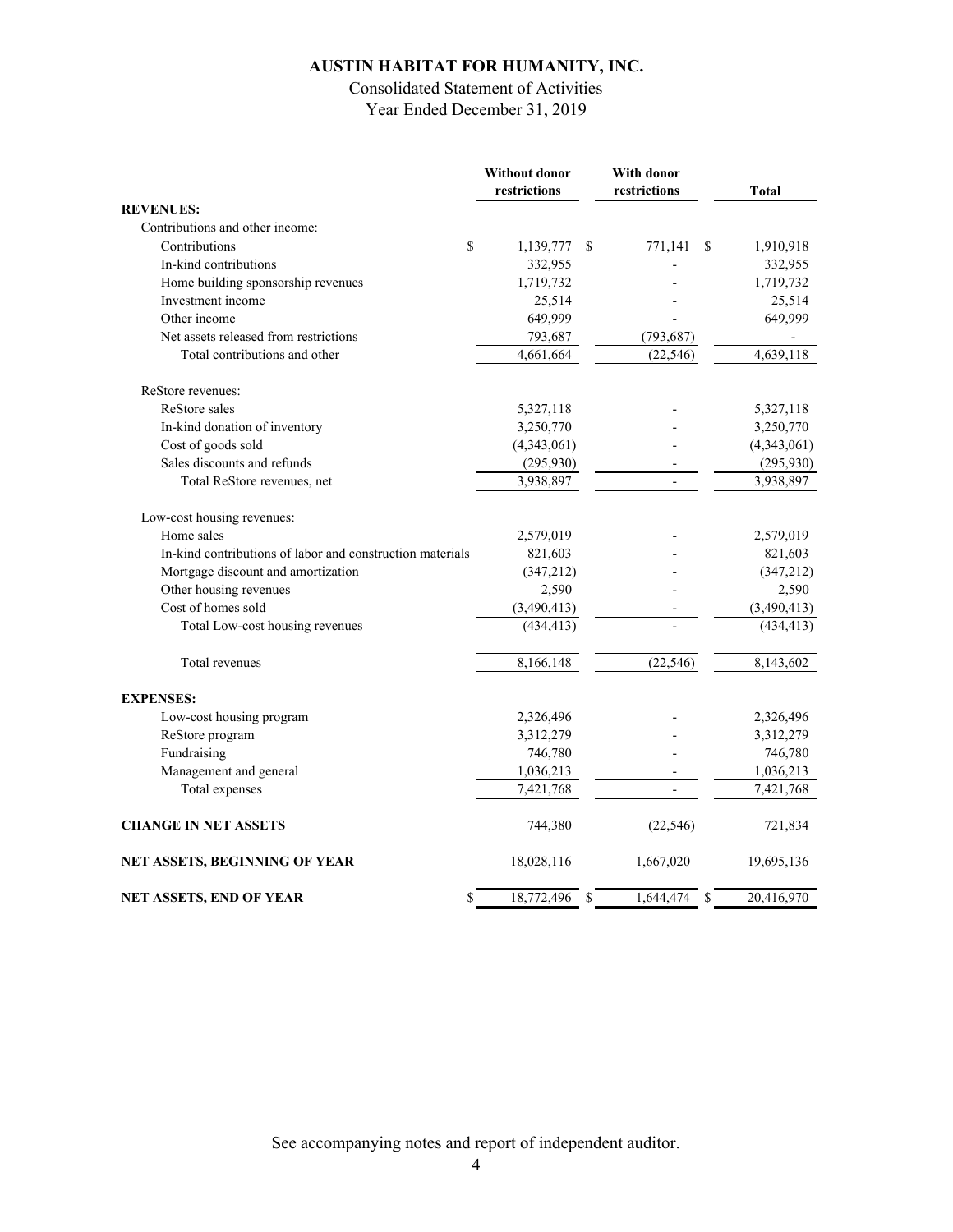## Consolidated Statement of Activities

Year Ended December 31, 2018

|                                                           | Without donor<br>restrictions | With donor<br>restrictions | <b>Total</b>                |
|-----------------------------------------------------------|-------------------------------|----------------------------|-----------------------------|
| <b>REVENUES:</b>                                          |                               |                            |                             |
| Contributions and other income:                           |                               |                            |                             |
| Contributions<br>\$                                       | 1,187,410                     | 1,055,942<br>\$            | S<br>2,243,352              |
| In-kind contributions                                     | 134,025                       |                            | 134,025                     |
| Home building sponsorship revenues                        | 1,000,151                     |                            | 1,000,151                   |
| Investment income                                         | 43,095                        |                            | 43,095                      |
| Other income                                              | 956,130                       |                            | 956,130                     |
| Net assets released from restrictions                     | 504,288                       | (504, 288)                 |                             |
| Total contributions and other                             | 3,825,099                     | 551,654                    | 4,376,753                   |
| ReStore revenues:                                         |                               |                            |                             |
| ReStore sales                                             | 4,428,805                     |                            | 4,428,805                   |
| In-kind donation of inventory                             | 2,389,472                     |                            | 2,389,472                   |
| Cost of goods sold                                        | (3,380,503)                   |                            | (3,380,503)                 |
| Sales discounts and refunds                               | (150, 498)                    |                            | (150, 498)                  |
| Total ReStore revenues, net                               | 3,287,276                     |                            | 3,287,276                   |
| Low-cost housing revenues:                                |                               |                            |                             |
| Home sales                                                | 1,794,011                     |                            | 1,794,011                   |
| In-kind contributions of labor and construction materials | 812,442                       |                            | 812,442                     |
| Mortgage discount and amortization                        | (12,707)                      |                            | (12,707)                    |
| Other housing revenues                                    | 6,085                         |                            | 6,085                       |
| Cost of homes sold                                        | (1,969,012)                   |                            | (1,969,012)                 |
| Total Low-cost housing revenues                           | 630,819                       |                            | 630,819                     |
| Total revenues                                            | 7,743,194                     | 551,654                    | 8,294,848                   |
| <b>EXPENSES:</b>                                          |                               |                            |                             |
| Low-cost housing program                                  | 2,130,872                     |                            | 2,130,872                   |
| ReStore program                                           | 2,613,455                     |                            | 2,613,455                   |
| Fundraising                                               | 923,092                       |                            | 923,092                     |
| Management and general                                    | 898,753                       |                            | 898,753                     |
| Total expenses                                            | 6,566,172                     |                            | 6,566,172                   |
| <b>CHANGE IN NET ASSETS</b>                               | 1,177,022                     | 551,654                    | 1,728,676                   |
| NET ASSETS, BEGINNING OF YEAR                             | 16,851,094                    | 1,115,366                  | 17,966,460                  |
| \$<br>NET ASSETS, END OF YEAR                             | 18,028,116                    | 1,667,020<br><sup>\$</sup> | <sup>\$</sup><br>19,695,136 |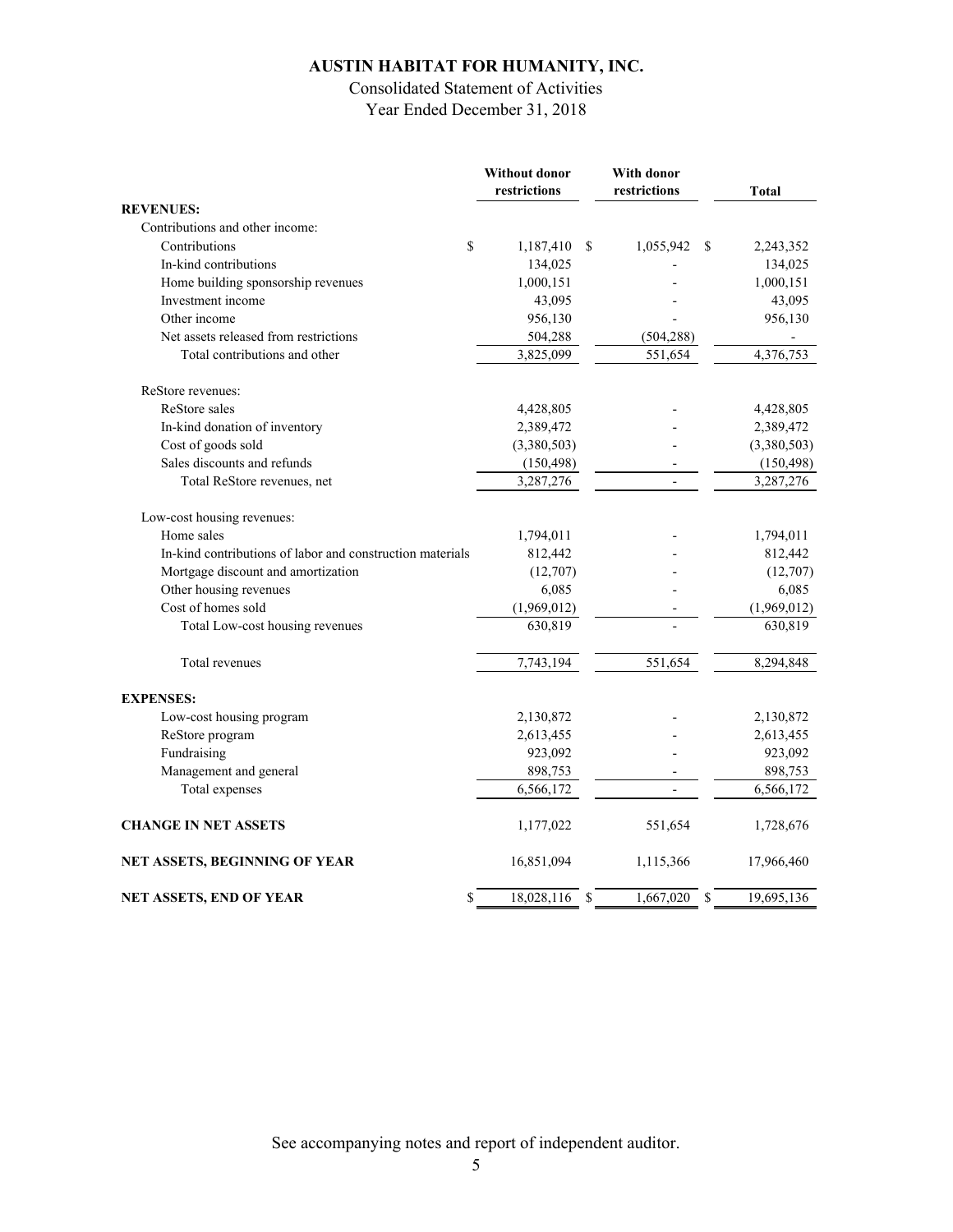## Consolidated Statement of Functional Expenses

Year Ended December 31, 2019

|                                       |              | Low-cost  |    |                |              |                              |               | Management  |   |           |
|---------------------------------------|--------------|-----------|----|----------------|--------------|------------------------------|---------------|-------------|---|-----------|
|                                       |              | housing   |    | <b>ReStore</b> |              | <b>Fundraising</b>           |               | and general |   | Total     |
| Salaries and related                  | $\mathbb{S}$ | 1,401,812 | S  | 2,129,199      | <sup>S</sup> | 451,632                      | <sup>\$</sup> | 732,174 \$  |   | 4,714,817 |
| Advertisements                        |              | 10,589    |    | 112,265        |              | 161,531                      |               | 892         |   | 285,277   |
| Office expenses                       |              | 53,354    |    | 157,175        |              | 12,470                       |               | 54,912      |   | 277,911   |
| Information technology                |              | 23,230    |    | 20,723         |              | 10,855                       |               | 4,358       |   | 59,166    |
| Occupancy                             |              | 121,399   |    | 309,645        |              | 5,247                        |               | 7,217       |   | 443,508   |
| Travel                                |              | 13,170    |    | 36,176         |              | 4,010                        |               | 17,979      |   | 71,335    |
| Conference, conventions, and meetings |              | 6,048     |    | 8,529          |              | 2,799                        |               | 13,790      |   | 31,166    |
| Interest and amortization             |              | 32,581    |    | 181,916        |              | 14,701                       |               | 59,872      |   | 289,070   |
| Tithe to HFHI                         |              | 77,008    |    |                |              | $\qquad \qquad \blacksquare$ |               |             |   | 77,008    |
| Depreciation                          |              | 24,283    |    | 205,021        |              | 11,430                       |               | 15,259      |   | 255,993   |
| Insurance                             |              | 56,220    |    | 76,060         |              | 2,529                        |               | 2,266       |   | 137,075   |
| Warranty work                         |              | 32,902    |    |                |              |                              |               |             |   | 32,902    |
| Tools and equipment                   |              | 10,460    |    | 1,660          |              |                              |               |             |   | 12,120    |
| Professional services                 |              | 65,554    |    | 41,824         |              | 21,143                       |               | 91,852      |   | 220,373   |
| NMTC transaction fees                 |              | 12,180    |    |                |              | $\overline{\phantom{0}}$     |               |             |   | 12,180    |
| Dues and subscriptions                |              | 13,355    |    | 12,505         |              | 4,932                        |               | 27,398      |   | 58,190    |
| Home repair program                   |              | 369,709   |    |                |              | 1,991                        |               | 1,044       |   | 372,744   |
| Other expense                         |              | 2,642     |    | 19,581         |              | 41,510                       |               | 7,200       |   | 70,933    |
| Total functional expenses             |              | 2,326,496 | \$ | 3,312,279      | <sup>S</sup> | 746,780                      | <sup>S</sup>  | 1,036,213   | S | 7,421,768 |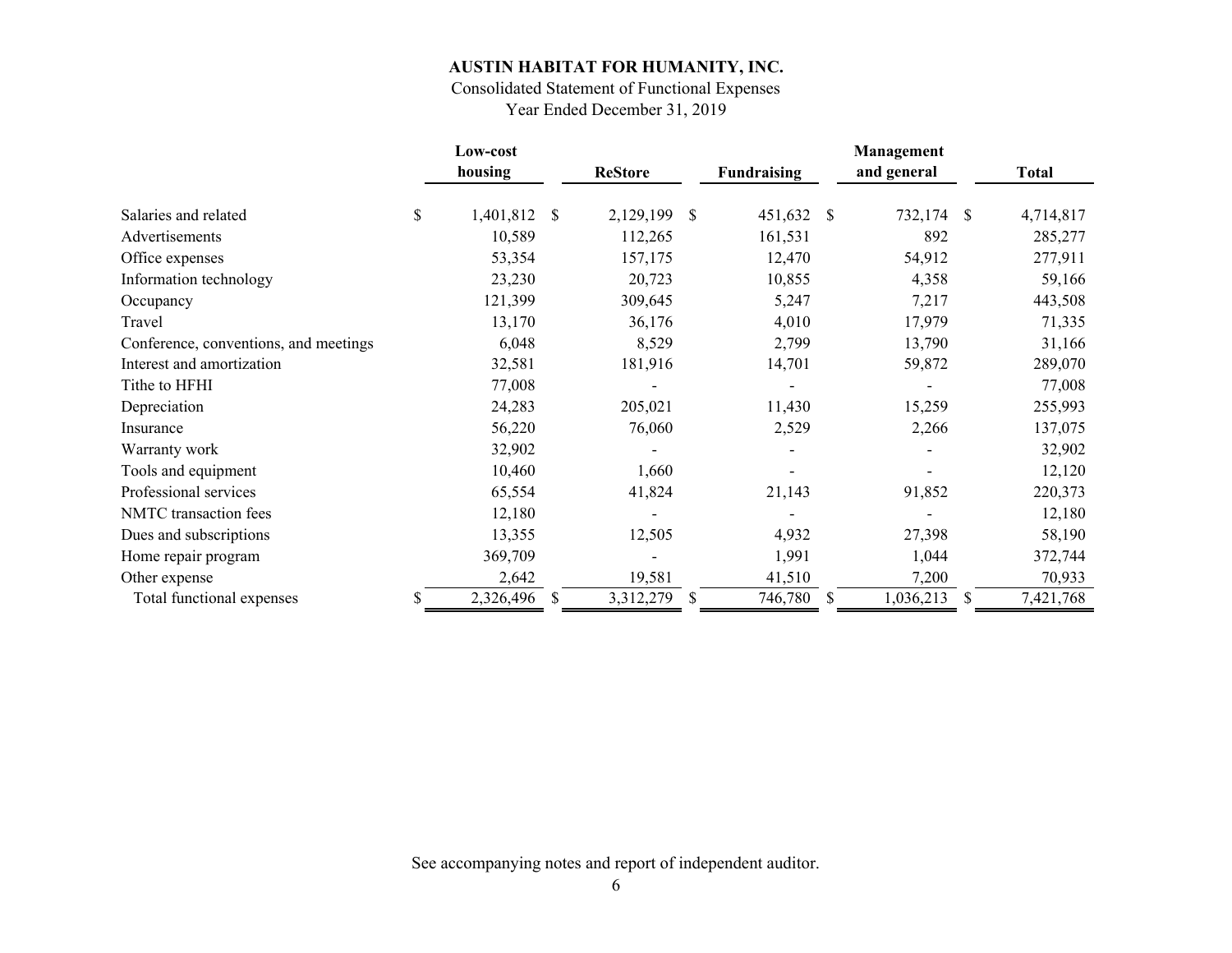## Consolidated Statement of Functional Expenses

Year Ended December 31, 2018

|                                       | Low-cost           |                 |                         | Management    |              |              |
|---------------------------------------|--------------------|-----------------|-------------------------|---------------|--------------|--------------|
|                                       | housing            | <b>ReStore</b>  | <b>Fundraising</b>      | and general   |              | <b>Total</b> |
| Salaries and related                  | \$<br>1,337,910 \$ | 1,683,034 \$    | 507,551 \$              | 601,846 \$    |              | 4,130,341    |
| Advertisements                        | 12,127             | 104,120         | 209,545                 | 1,517         |              | 327,309      |
| Office expenses                       | 50,522             | 176,621         | 19,030                  | 28,280        |              | 274,453      |
| Information technology                | 14,798             | 17,550          | 8,974                   | 8,707         |              | 50,029       |
| Occupancy                             | 104,319            | 117,565         | 5,816                   | 7,516         |              | 235,216      |
| Travel                                | 11,421             | 22,547          | 4,052                   | 11,014        |              | 49,034       |
| Conference, conventions, and meetings | 4,598              | 6,891           | 4,190                   | 5,578         |              | 21,257       |
| Interest and amortization             | 19,605             | 176,993         | 9,626                   | 68,401        |              | 274,625      |
| Tithe to HFHI                         | 68,996             |                 |                         |               |              | 68,996       |
| Depreciation                          |                    | 189,347         | 12,038                  | 50,230        |              | 251,615      |
| Insurance                             | 49,262             | 67,580          | 4,378                   | 4,220         |              | 125,440      |
| Warranty work                         | 3,006              |                 |                         |               |              | 3,006        |
| Tools and equipment                   | 17,222             | 4,032           |                         |               |              | 21,254       |
| Professional services                 | 62,969             | 24,972          | 16,732                  | 65,880        |              | 170,553      |
| NMTC transaction fees                 | 27,558             |                 |                         |               |              | 27,558       |
| Dues and subscriptions                | 12,384             | 7,858           | 9,793                   | 24,558        |              | 54,593       |
| Home repair program                   | 332,791            |                 | 6,058                   | 3,359         |              | 342,208      |
| Other expense                         | 1,384              | 14,345          | 105,309                 | 17,647        |              | 138,685      |
| Total functional expenses             | \$<br>2,130,872    | \$<br>2,613,455 | 923,092<br><sup>S</sup> | \$<br>898,753 | <sup>S</sup> | 6,566,172    |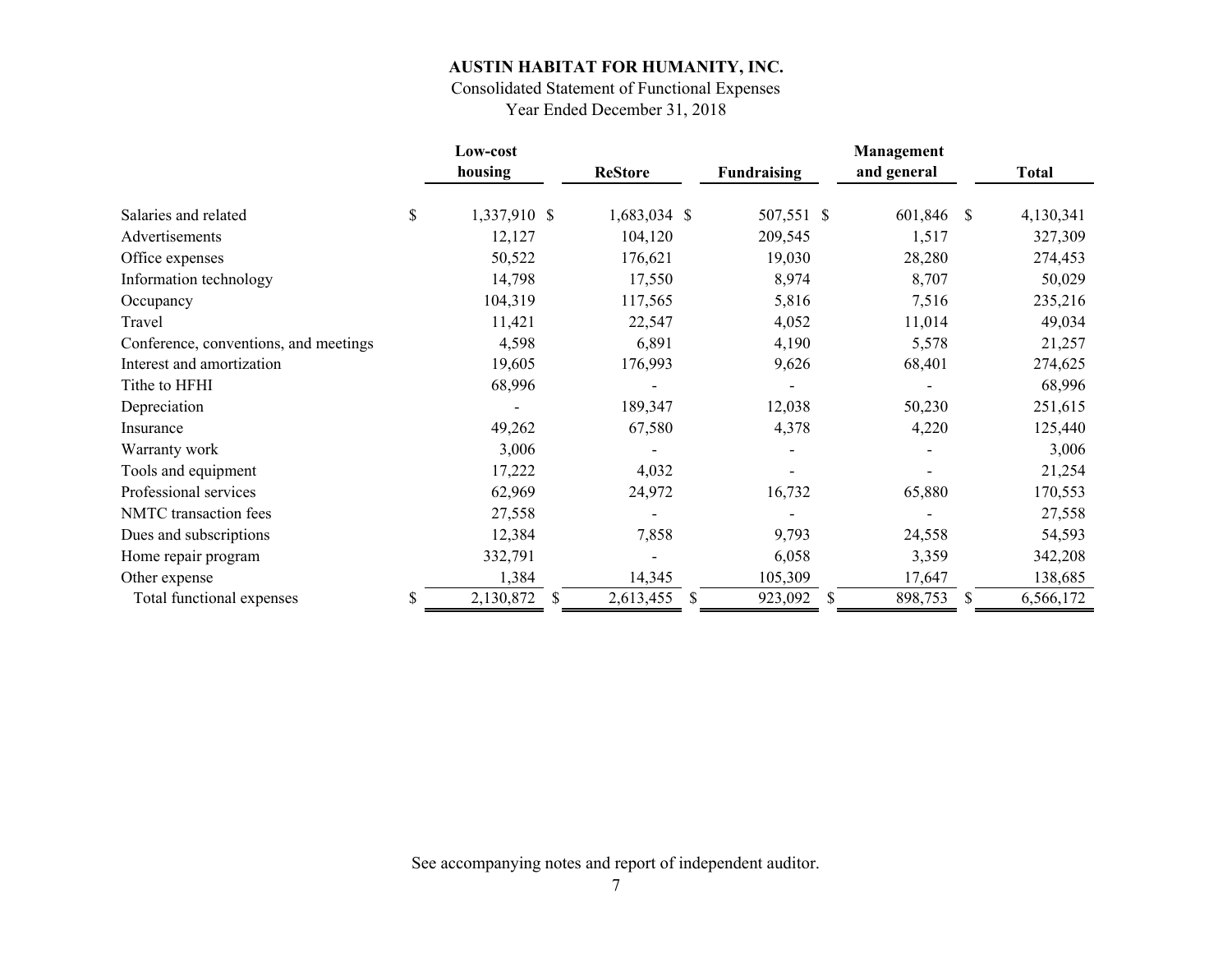### Consolidated Statements of Cash Flows Years Ended December 31, 2019 and 2018

|                                                      | 2019                | 2018          |
|------------------------------------------------------|---------------------|---------------|
| Cash flows from operating activities:                |                     |               |
| Change in net assets                                 | \$<br>721,834<br>\$ | 1,728,676     |
| Adjustments to reconcile change in net assets to net |                     |               |
| cash provided by operations:                         |                     |               |
| Noncash interest expense                             | 105,714             | 9,610         |
| Depreciation                                         | 255,993             | 251,615       |
| Gain on extinguishment of debt                       | (383, 120)          | (322, 727)    |
| (Increase) decrease in operating assets:             |                     |               |
| Accounts receivable                                  | (235, 692)          | (206, 407)    |
| Pledges receivable                                   | 153,620             | (133,970)     |
| Mortgages receivable                                 | (829, 254)          | (446, 478)    |
| ReStore Inventory                                    | (34, 525)           | (188, 576)    |
| Home construction in Progress                        | 277,269             | (464, 804)    |
| Prepaid expenses and other                           | 72,218              | (124, 233)    |
| Land held for development                            | (393, 133)          | (1, 179, 631) |
| Notes receivable, 2nd liens                          | (86, 638)           | (66, 928)     |
| Other long-term assets                               | (48, 153)           | 991           |
| Increase (decrease) in operating liabilities:        |                     |               |
| <b>Accounts Payable</b>                              | (96,261)            | (86,182)      |
| Accrued expenses                                     | (40,291)            | 268,578       |
| Deferred revenue                                     | 427,214             | 1,676,667     |
| Notes payable - TDHCA                                | 140,558             | 79,249        |
| Net cash provided by operating activities            | 7,353               | 795,450       |
| Cash flows from investing activities:                |                     |               |
| Sales of investments                                 | 1,519,798           | 384,626       |
| Purchases of property and equipment                  | (562, 169)          | (192, 395)    |
| Net cash provided by investing activities            | 957,629             | 192,231       |
| Cash flows from financing activities:                |                     |               |
| Draws on long-term debt                              | 5,312,919           |               |
| Payments on long-term debt                           | (6,413,986)         | (168, 676)    |
| Payments on capital lease obligation                 | (37, 186)           | (30, 488)     |
| Net cash used in financing activities                | (1, 138, 253)       | (199, 164)    |
| Net change in cash and cash equivalents              | (173, 271)          | 788,517       |
| Cash and cash equivalents at beginning of year       | 2,216,033           | 1,427,516     |
| Cash and cash equivalents at end of year             | \$<br>2,042,762     | 2,216,033     |
| Supplemental disclosure of cash flow information:    |                     |               |
| Interest paid                                        | \$<br>212,545<br>S  | 228,663       |
| Income taxes paid                                    |                     |               |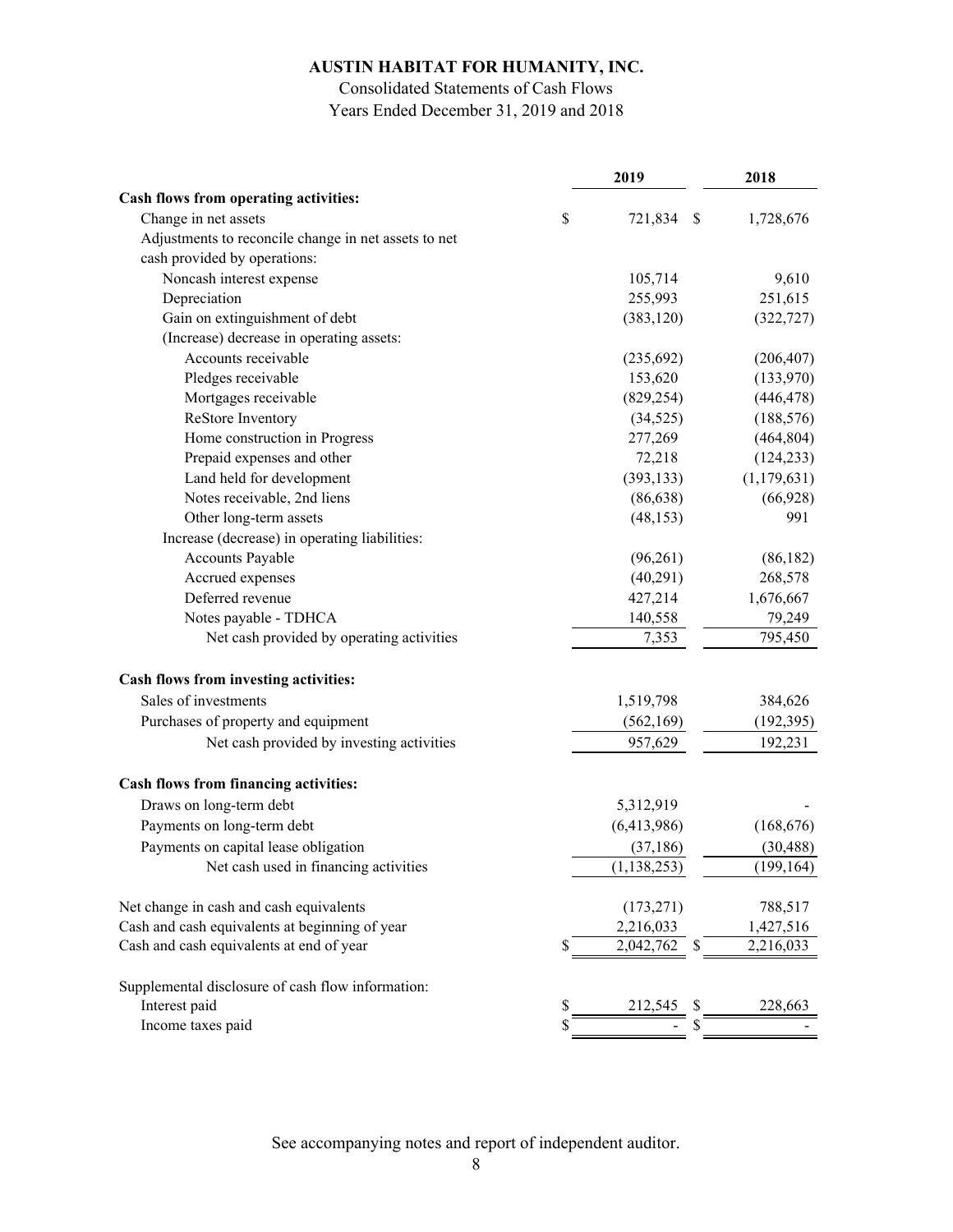Notes to the Consolidated Financial Statements Years ended December 31, 2019 and 2018

#### **NOTE 1 - ORGANIZATION**

Austin Habitat for Humanity, Inc. ("AHFH") is a nonprofit, affordable housing developer dedicated to the elimination of substandard housing in and around Austin, Texas. It is affiliated with Habitat for Humanity International, Inc. ("HFHI") based in Americus, Georgia. AHFH was incorporated in 1985 under the laws of the State of Texas. While adhering to the policies and procedures prescribed by HFHI, AHFH exists as a separate corporation with its own Board of Directors. Local policies, strategies, operations, and fundraising are the responsibility of each affiliate.

Austin Neighborhood Alliance for Habitat, Inc., (the "Alliance") is a wholly owned non-profit corporation formed to support AHFH. The Alliance receives federal financial assistance to acquire land and develop infrastructure for homes.

HomeBase Texas ("HomeBase") is a wholly owned non-profit corporation that provides affordable homeownership opportunities to homeowners by partnering with outside developers, builders, and agencies.

The Alliance and HomeBase financial statements are consolidated into the financial statements of AHFH because AHFH has control over and an economic interest in the Alliance and HomeBase. AHFH and its affiliates, the Alliance and HomeBase, are collectively referred to as the Organization.

#### *Low-Cost Housing Program*

To be considered for home ownership, families must be low-income families who demonstrate a need for better housing, an ability to make mortgage payments, and a willingness to work in partnership with AHFH. The partnership consists, in part, of each family completing 300 hours of "sweat equity" and meeting monthly mortgage payments. AHFH acquires the land, finds and qualifies the families, raises the funding, finds and supervises construction volunteers, builds the houses, and funds the mortgages. Houses are sold resulting in either a no interest or zero profit on the mortgage. By policy of HFHI, AHFH may accept government support for land, infrastructure improvements and construction.

#### *ReStore Program*

AHFH also operates two ReStores in Austin and San Marcos as well as an online store, ShopAustinRestore.com. The ReStore program provides access to quality building materials, new and used, household goods, clothing, etc., to the general public to help them create a better human habitat in which to live and work. The ReStore receives donated materials, purchases items, and sells them.

#### **NOTE 2 - SUMMARY OF SIGNIFICANT ACCOUNTING POLICIES**

#### **Basis of Presentation**

The consolidated financial statements are presented in accordance with generally accepted accounting principles in the United States of America ("U.S. GAAP") as defined by the Financial Accounting Standards Board ("FASB") Accounting Standards Codification ("ASC").

#### **Classification of Net Assets**

In accordance with the Financial Accounting Standards Board (FASB) Accounting Standards Codification (ASC) Topic 958, *Not-for-Profit Entities*, the Organization is required to report information regarding its financial position and activities according to the existence or absence of donor-imposed restrictions.

*Net assets without donor restrictions -* Net assets that are not subject to donor-imposed stipulations. Net assets without donor restrictions may be used for any purpose or designated for specific purposes by the Organization.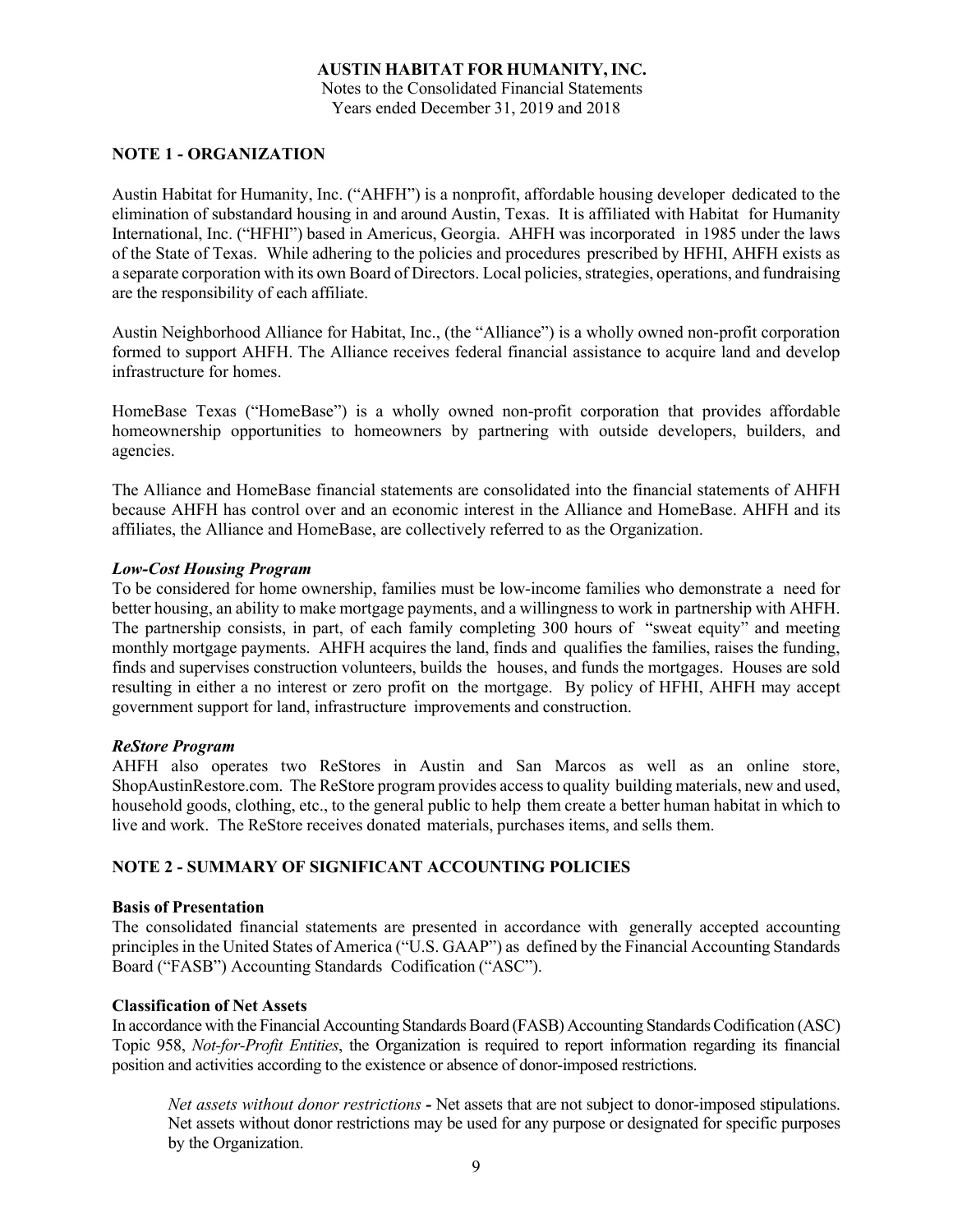Notes to the Consolidated Financial Statements (continued) Years ended December 31, 2019 and 2018

*Net assets with donor restrictions* **-** Net assets that are subject to donor-imposed stipulations, which limit their use by the Organization to a specific purpose and/or the passage of time.

#### **Use of Estimates**

The preparation of consolidated financial statements in conformity with U.S. GAAP requires management to make estimates and assumptions that affect certain reported amounts and disclosures. Accordingly, actual results could differ from those estimates. Significant estimates include the fair value of investments, allowances for uncollectable receivables, useful lives of property and equipment, functional expense allocation, and the valuation of in-kind services and materials.

#### **Advertising Costs**

Advertising costs are expensed when incurred. Advertising expense for the years ended December 31, 2019 and 2018 were \$285,277 and \$327,309, respectively.

#### **Fair Value Measurements**

The Organization measures and discloses fair value measurements in accordance with the authoritative literature. Fair value is the price that would be received to sell an asset or paid to transfer a liability in an orderly transaction between market participants at the measurement date. Fair value accounting requires characterization of the inputs used to measure fair value into a three-level fair value hierarchy as follows:

Level 1 - Inputs based on quoted market prices in active markets for identical assets or liabilities. An active market is a market in which transactions occur with sufficient frequency and volume to provide pricing information on an ongoing basis.

Level 2 - Observable inputs that reflect the assumptions market participants would use in pricing the asset or liability developed based on market data obtained from sources independent from the entity.

Level 3 **-** Unobservable inputs that reflect the Organization's own assumptions about the assumptions market participants would use in pricing the asset or liability developed based on the best information available.

#### **Cash and Cash Equivalents**

The Organization considers all highly liquid investments with an original maturity of three months or less to be cash equivalents.

#### **Restricted Cash**

As a condition of the loan agreements with HFHI-SA NMTC VI, LLC and CCM Community Development XXVII, LLC and through its investment in two New Market Tax Credit ("NMTC") programs (Note 5), AHFH established separate bank accounts for receiving and disbursing certain amounts related to the NMTC transactions. Total restricted cash was \$0 and \$17,670 as of December 31, 2019 and 2018, respectively. In accordance with *Statement of Cash Flows (Topic 230)*, as amended by ASU 2016-08, restricted cash is included in cash equivalents shown on the statement of cash flows.

#### **Investments, at fair value**

Investments in mutual funds are carried at fair market value based on quoted market prices. Any changes in market value are reported in the consolidated statements of activities as increases or decreases to investment income.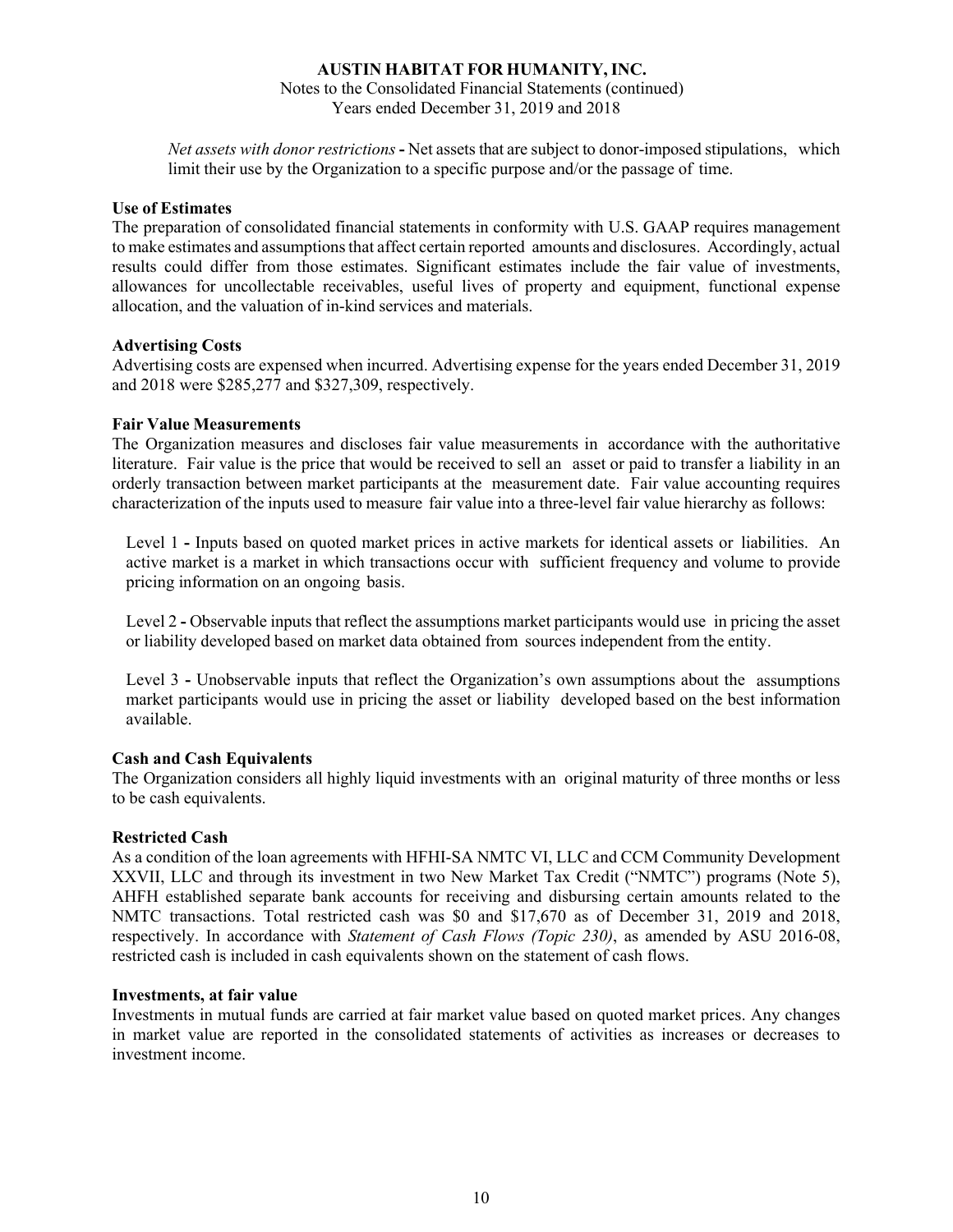Notes to the Consolidated Financial Statements (continued) Years ended December 31, 2019 and 2018

#### **Investments, at cost - NMTC**

In November 2011, AHFH invested, along with eleven other Habitat affiliates, in a joint venture named HFHI-SA Leverage IX, LLC with 4.82% ownership to take advantage of NMTC financing. In July 2012, AHFH participated in a second NMTC transaction along with eleven other Habitat affiliates. As a result of this transaction, AHFH acquired a 9.09% ownership in a joint venture named CCML Leverage II, LLC. Since AHFH has no ability to influence the operating or financial policies of HFHI-SA Leverage IX, LLC and CCML Leverage II, LLC, the cost method is used to account for these investments. Under that method, AHFH records income only to the extent of distributions received.

The Organization has capitalized, as, certain structuring and guarantee fees and closing costs for the loans to finance these investments and construction costs. These fees are being amortized to interest expense over seven to sixteen years and are reflected as costs of the investments.

#### **Accounts Receivable**

Accounts receivable is recorded at the amount the Organization expects to collect on outstanding balances. The Organization has not recorded an allowance for uncollectible accounts receivables at December 31, 2019 or 2018 as management believes all balances to be collectible.

#### **Pledges Receivable**

Pledges receivable is recorded at the amount the Organization expects to receive from donors. Promises to give are recorded at fair value if expected to be collected in one year and at net present value if expected to be collected in more than one year. Although the Organization has not experienced material uncollectible amounts in the past, an allowance for uncollectible pledges receivable has been established. The allowance at December 31, 2019 and 2018, was \$78,337 and \$70,167, respectively. The Organization did not apply a net present value discount on the pledges receivable balance as of December 31, 2019 and 2018 as management considered the amount to be insignificant.

#### **Notes Receivable, 2nd Liens**

Notes receivable is a deferred repayable second lien with the first payment due after 30 years, amortizing over five years thereafter. The second lien is attached to a home sale to qualified applicants under the HomeBase Texas program. The first lien is provided for by a traditional third-party lender. The second lien is due and payable between 20-30 years to allow for the first lien to have been paid off and provides a subsidy that allows the home sale to meet the affordability requirements of the HomeBase Texas program. These notes are discounted based upon prevailing market interest rates for low-income housing at the inception of the mortgages. The Organization has not recorded an allowance for uncollectible notes receivable at December 31, 2019 or 2018 as management believes all balances to be collectible.

#### **Home Sales and Mortgages Receivable**

Home sales represent the sale to qualified families of houses built in Austin, Texas, or the Greater Austin Area, by the Organization. Homes are sold at affordable prices and the sales are financed by the Organization utilizing non-interest bearing 15 to 35-year mortgages due in monthly installments from the families. The mortgages are secured by the underlying real estate and are carried at the unpaid principal balances. On certain older loans, a "soft" (0% interest, deferred, forgivable after 30 years) second mortgage was used to secure the difference between the affordable mortgage amount and the market value. This practice ended in 2016 with the addition of a deed restriction that effectively locked this equity into the property, making it inaccessible to the homeowner at resale.

Mortgages receivable is discounted based upon prevailing market interest rates for low-income housing at the inception of the mortgages. The financing discounts are amortized and reflected as mortgage discount and amortization in the accompanying consolidated statements of activities when mortgage payments are collected.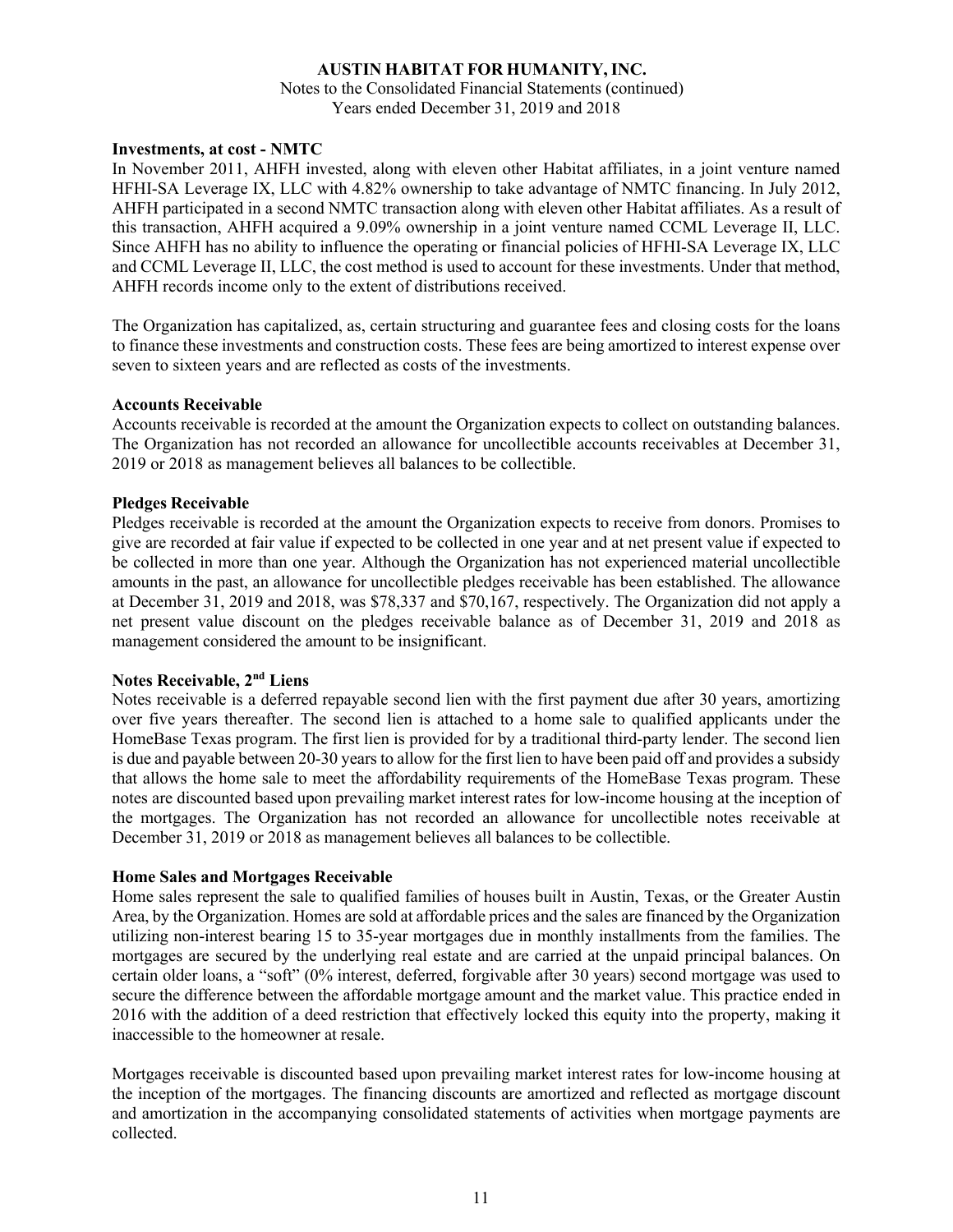Notes to the Consolidated Financial Statements (continued) Years ended December 31, 2019 and 2018

The Organization monitors the mortgages on a monthly basis and considers all mortgages to be collectible, thus no allowance for loan losses has been recorded. The Organization maintains a partner relationship with the mortgagees ("partner families"). However, the Organization will consider foreclosure proceedings on any delinquent accounts if the partner family ceases to have the ability to pay and make payments on the mortgage or no longer has a willingness to partner with the Organization. At December 31, 2019 and 2018, the Organization had no investment in foreclosed loans.

#### **ReStore Inventory**

ReStore inventory consists of donated building materials, household items and clothing as well as purchased building materials available for sale. Donated inventory is recorded as in-kind contributions at fair value when received based on estimated sales value. Purchased inventory is stated at the lower of cost or market determined by the first-in first-out method.

#### **Home Construction in Progress**

Home construction in progress represents home construction and land costs incurred on incomplete homes in progress and completed homes not yet conveyed to the recipient family. Once sold and conveyed, the home costs are expensed to cost of homes sold in the accompanying consolidated statements of activities.

#### **Land Held for Development**

Land held for development includes the costs of purchasing and developing land. These costs are capitalized to this account until the lot is build ready. Once construction of a home on a lot is completed, the cost of the associated lot is expensed in cost of homes sold on the accompanying consolidated statement of activities.

#### **Property and Equipment**

Property and equipment consists of land, buildings, and equipment. Property and equipment additions are recorded at cost if purchased or estimated fair value if donated less accumulated depreciation. The Organization capitalizes all additions over \$1,000 and expenses maintenance and repairs that do not improve or extend the useful lives of the respective assets. Depreciation is calculated on a straight-line basis over the estimated useful lives of the respective assets. Estimated useful lives are three to five years for computer equipment; five years for building improvements, software and vehicles; three to seven years for tools and construction equipment; and twenty to forty years for completed houses and buildings. Property and equipment under capital lease is amortized over the shorter of the lease term or the expected useful life of the asset.

Long-lived assets subject to amortization are reviewed for impairment whenever events or circumstances indicate that the amount recorded may not be recoverable. An impairment loss is recognized by the amount in which the carrying amount of the asset exceeds fair value, if the carrying amount of the asset is not recoverable. Management believes there has been no impairment of such assets as of December 31, 2019 and 2018.

#### **Debt Issuance Costs**

Debt issuance costs associated with long-term debt are recorded as a reduction of the related debt balance and amortized to interest expense over the term of the related arrangement.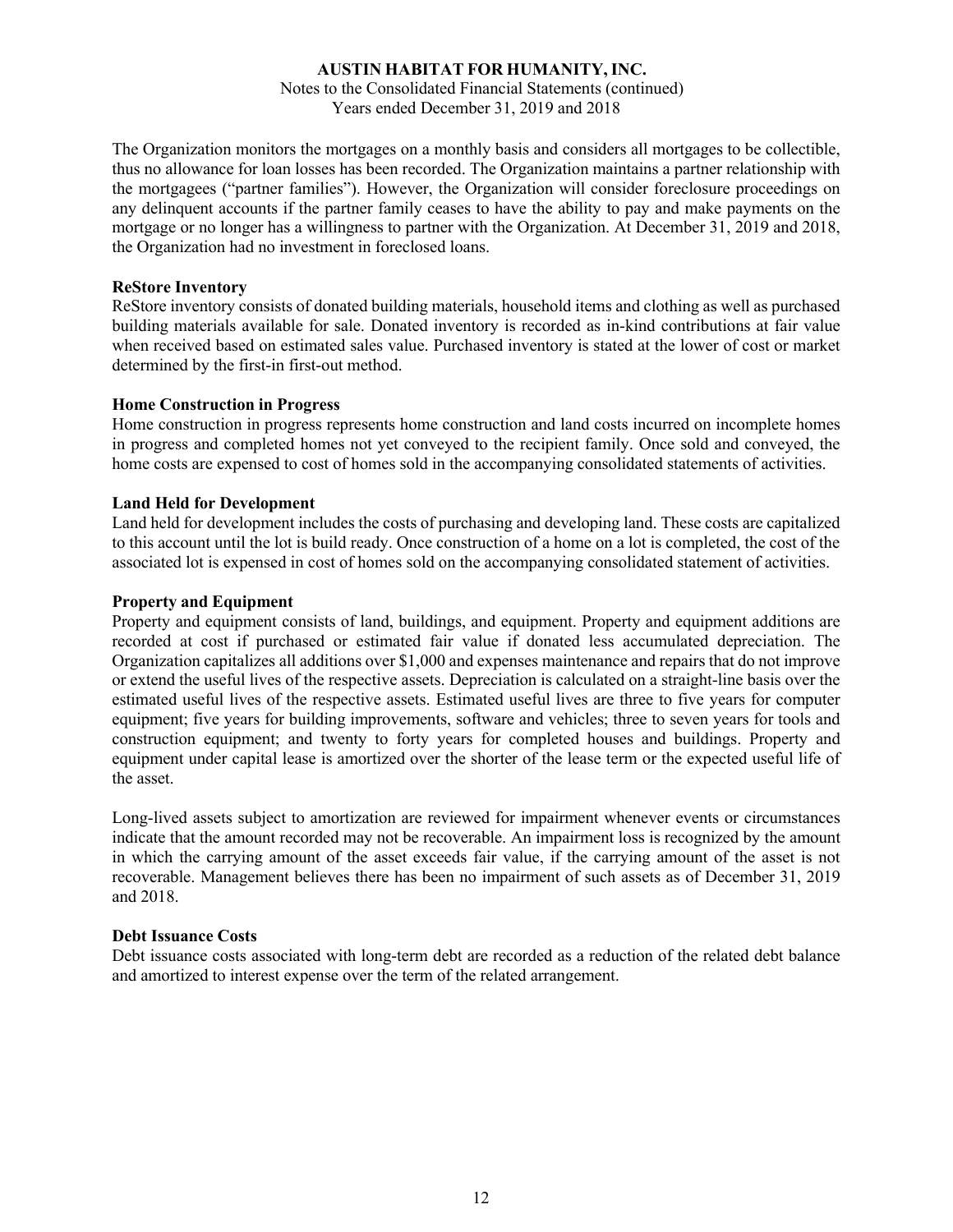Notes to the Consolidated Financial Statements (continued) Years ended December 31, 2019 and 2018

#### **Notes Payable - TDHCA**

The Texas Department of Housing and Community Affairs Department ("TDHCA") administers the Owner-Builder Loan Program, also known as the Texas Bootstrap Loan Program ("Bootstrap Program"). The Bootstrap Program is a self-help housing construction program that provides the owners and builders of very low-income families an opportunity to purchase or refinance real property on which to build new housing or repair their existing homes through "sweat equity." Owner builder's household income may not exceed 60% of Area Median Family Income. The Bootstrap Program notes payable are discounted based upon prevailing market interest rates at the inception of the mortgage. The financing discounts are amortized and reflected as mortgage discount and amortization in the accompanying consolidated statements of activities as the mortgage payments are made.

#### **ReStore Sales Revenue**

The Organization operates two thrift retail stores and has an on line presence with its ShopAustinReStore.com website and various online shopping websites such as eBay, Etsy, etc. The stores provide access to quality building materials, new and used household goods, clothing, furnishings, and other construction materials and is open to the general public. The stores receive donated materials and purchase items for resale. Sales are recognized on a daily basis as they occur.

#### **Contribution Revenue**

All contributions, including home building sponsorship revenues and non-cash contributions, are recorded at their fair value and are considered to be available for operations of the Organization unless specifically restricted by the donor. Unconditional promises to give cash and other assets are reported as net assets with donor restrictions if they are received with donor stipulations that limit the use of donated assets. When donor restrictions expire, that is, when a stipulated time restriction ends or restricted purpose is accomplished, the related net assets are reclassified to net assets without donor restrictions. This is reported in the accompanying consolidated statements of activities as net assets released from restrictions. Contributions that are restricted by the donor are reported as increases in net assets without donor restrictions if the restrictions expire within the fiscal year in which the contributions are received. Conditional promises to give are recognized only when the conditions on which they depend are substantially met and the promises become unconditional.

#### **Government Grant Revenue**

The Organization receives funding from governmental financial assistance programs that supplement its traditional funding sources. The awards provide for reimbursement of qualifying costs incurred, as defined in the underlying award agreements. The Organization recognizes revenue from these awards as services are rendered and expenses are incurred.

The Organization also receives funding in the form of forgivable loans from the City of Austin through the Austin Housing Finance Corporation for the purpose of constructing, rehabilitating, and preserving affordable housing. The Organization recognizes revenue at the time the loan is forgiven which is when a home is sold to an income qualified buyer.

#### **Home Building Sponsorship Revenues**

The Organization sells sponsorship opportunities to local businesses and organizations to underwrite the costs of constructing a house. In addition to recognition as an Austin Habitat for Humanity partner, typically the sponsorship includes the option for the entity to volunteer on the build site. Sponsorship revenues are recognized in the year that the house is constructed.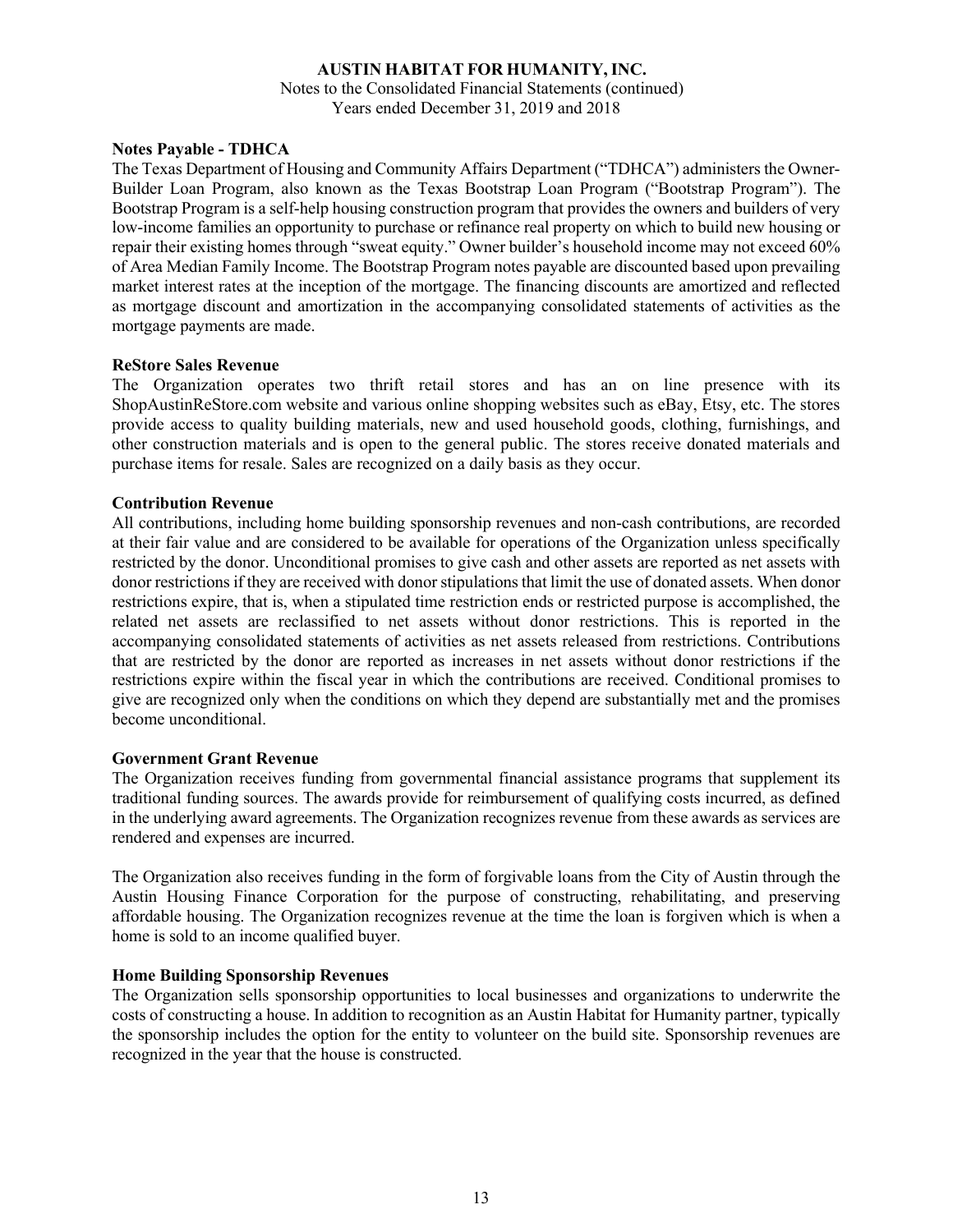Notes to the Consolidated Financial Statements (continued) Years ended December 31, 2019 and 2018

#### **In-Kind Contributions of Labor**

A substantial number of volunteers have made significant contributions of their time to the Organization's program and supporting services. Donated services are recognized as contributions if the services (1) create or enhance non-financial assets, or (2) require specialized skills, are performed by people with those skills, and would otherwise be purchased by the Organization. Under those criteria, volunteer time and professional services donated to construct homes is recognized as contribution revenue and capitalized as home construction in progress. When homes are transferred to recipient families, home construction in progress is recorded as a component of cost of homes sold within the accompanying consolidated statements of activities.

#### **Functional Expense Allocation**

The costs of providing various programs and other activities have been summarized on a functional basis in the consolidated statements of activities. Accordingly, certain expenses are allocated between functional categories based on management's estimates. Expenses relating to more than one function are allocated to low-cost housing program, ReStore program, fundraising, and management and general based on employee time and effort estimates. Allocations to low-cost housing and ReStore programs are for activities that result in services being distributed to beneficiaries, donors, or others that fulfill the mission of the Organization. Allocations to management and general expenses include accounting, general management and oversight, audit, budgeting, human resources, legal and admin support of the board of directors. Allocations for fundraising are primarily for fundraising activities for operations. Management and general expenses include those expenses that are not directly identifiable with any other specific function but provide overall support and direction of the Foundation.

**Federal Income Taxes -** AHFH, the Alliance, and HomeBase are all non-profit organizations exempt from federal income taxes under Section 501(c)(3) of the Internal Revenue Code, except with respect to any unrelated business income. AHFH, the Alliance and HomeBase did not incur any tax liabilities for unrelated business income during the years ended December 31, 2019 or 2018. The Board assesses uncertainties in income taxes in its consolidated financial statements and uses a threshold of more-likely-than-not for recognition and derecognition of tax positions taken. Management determined no uncertain tax positions have been taken. There is no provision or liability for federal income taxes in the accompanying consolidated financial statements related to the Organization. AHFH, the Alliance, and HomeBase file Form 990 tax returns in the U.S. federal jurisdiction and are subject to routine examinations of its returns. However, there are no examinations currently in progress. The Board's management believes it is no longer subject to income tax examinations for years prior to 2016.

#### **Recent Accounting Pronouncements**

In May 2014, the Financial Accounting Standards Board ("FASB") issued Accounting Standards Update (ASU) 2014-09, *Revenue Recognition* (Topic 606)*.* This ASU provides a single, comprehensive revenue recognition model for all contracts with customers to improve comparability within industries, across industries, and across capital markets. The core principle of this ASU is that an entity recognizes revenue to depict the transfer of promised goods or services to customers in an amount that reflects the consideration to which the entity expects to be entitled in exchange for those goods or services. This ASU is effective for annual periods beginning after December 15, 2018. The Organization adopted this ASU on January 1, 2019 using the full retrospective method and the implementation of this ASU did not have a significant impact on the Organizations consolidated financial statements or disclosures.

In February 2016, the FASB issued ASU 2016-02, *Leases* (Topic 842)*.* This ASU requires a lessee to recognize on its balance sheet a right-of-use asset and a lease liability under most operating leases. For private companies, the ASU is effective for annual periods beginning after December 15, 2020. Early adoption is permitted. The Organization is currently evaluating the effects that the adoption of ASU 2016- 02 will have on its consolidated financial statements.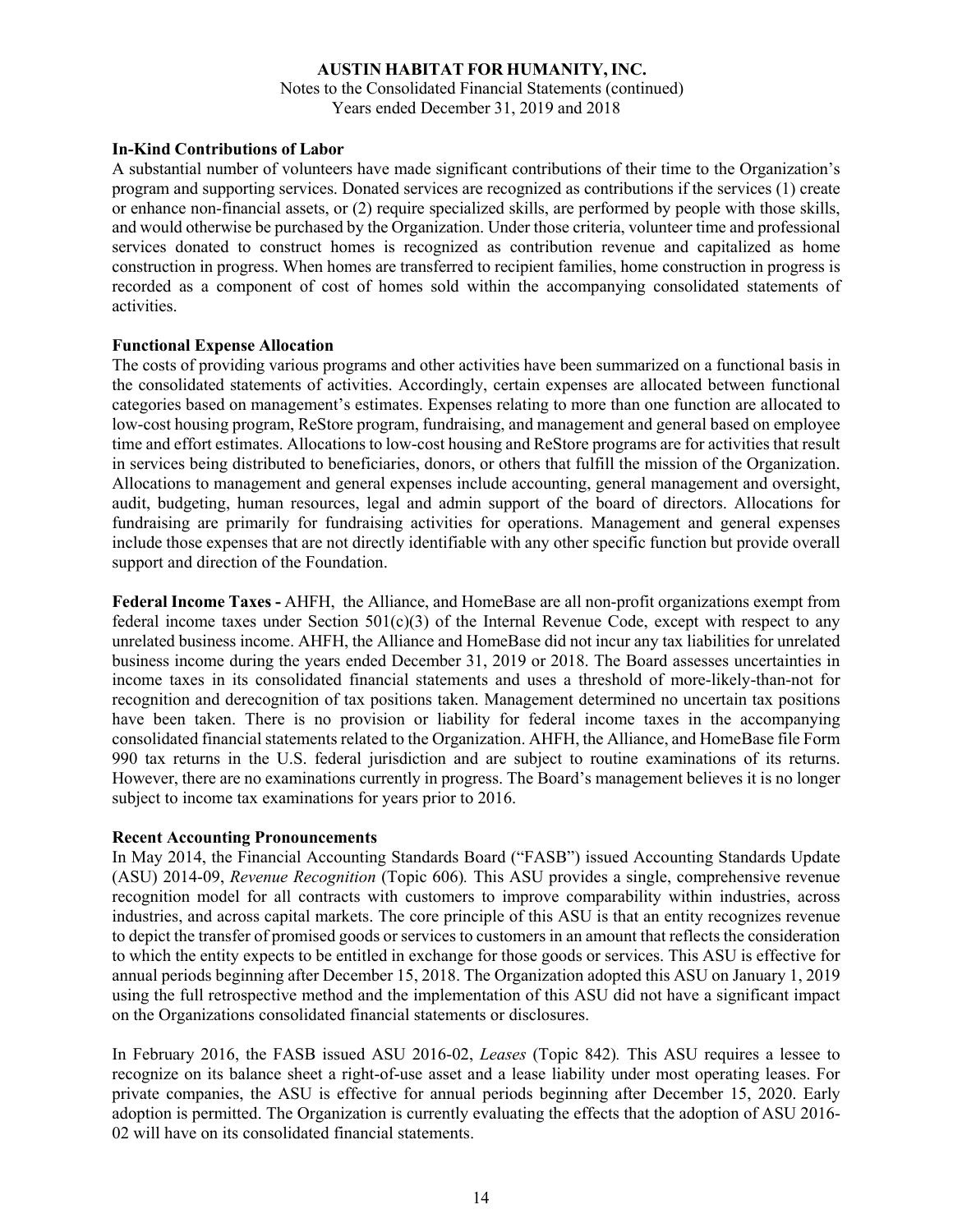Notes to the Consolidated Financial Statements (continued) Years ended December 31, 2019 and 2018

In April 2016, the FASB issued ASU 2016-18, *Statement of Cash Flows* (Topic 230)*, Restricted Cash*. This update requires that a statement of cash flows explain the change during the period in the total of cash, cash equivalents, and amounts generally described as restricted cash or restricted cash equivalents. Therefore, amounts generally described as restricted cash and restricted cash equivalents would be included with cash and cash equivalents when reconciling the beginning-of-period and end-of-period total amounts shown on the statement of cash flows. Further, when cash, cash equivalents, restricted cash, and restricted cash equivalents are presented in more than one-line item on the balance sheet, an entity must reconcile these amounts to the total shown on the statement of cash flows, either in narrative or tabular format. For private companies, the ASU is effective for years beginning after December 15, 2018. The Organization adopted this ASU as of January 1, 2018. As a result of adopting this amendment, the Organization modified the beginning and ending period total cash and cash equivalent amounts shown on the statement of cash flows to include restricted cash. Further, the Organization updated the restricted cash accounting policy in Note 2.

In August 2016, the FASB issued ASU 2016-14, *Presentation of financial statements of Not-for-Profit Entities*, as an update to ASC 958, *Not-for-Profit Entities.* This update makes several improvements to reporting requirements that address complexities in the use of the three classes of net assets and enhance required disclosures related to donor restrictions of net assets. The updated guidance is effective for annual periods beginning after December 15, 2017. The Organization adopted this ASU as of January 1, 2018.

In June 2018, the FASB issued ASU 2018-08, *Not-for-Profit Entities* (Topic 958). This ASU is intended to clarify and improve the scope and the accounting guidance for contributions received and made, primarily by not-for-profit organizations. The amendments in this ASU provide a more robust framework for determining whether a transaction should be accounted for as a contribution or as an exchange transaction. ASU 2018-18 is effective for all entities for fiscal years, and interim periods within those fiscal years, beginning after December 15, 2019. The Organization elected to early adopt this ASU in 2019. The adoption of this standard did not have a significant impact on the Organizations consolidated financial statements or disclosures.

**Management's Review -** The Organization evaluates events that occur subsequent to the statement of financial position date of periodic reports, but before financial statements are issued for periods ending on such dates, for possible adjustment to such financial statements or other disclosure. This evaluation generally occurs through the date at which the Organization's consolidated financial statements are available for issuance. For the consolidated financial statements as of and for the year ending December 31, 2019, this date was July 29, 2020.

#### **NOTE 3 - LIQUIDITY**

The Organization's financial assets available within one year of the balance sheet date for general expenditure are as follows:

| Cash and cash equivalents  | S | 2,042,762 |
|----------------------------|---|-----------|
| Investments, at fair value |   | 16,204    |
| Accounts receivable, net   |   | 615,099   |
|                            | S | 2,674,065 |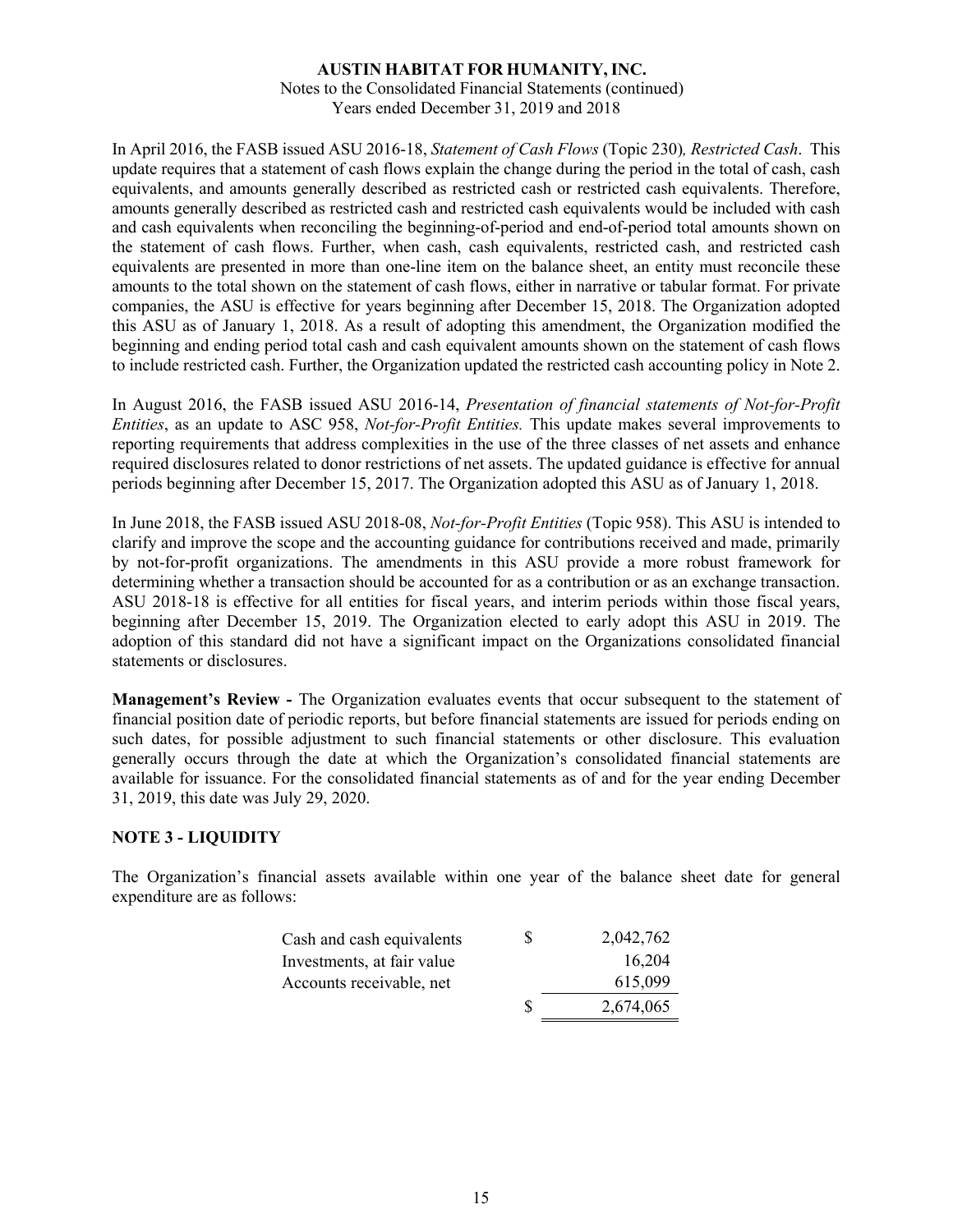#### Notes to the Consolidated Financial Statements (continued) Years ended December 31, 2019 and 2018

Receivable balances are expected to be collected within one year. The Organization has a goal to maintain financial assets, which consist of cash, money markets, mutual funds, and accounts receivable, on hand to meet five months of normal operating expenses, which are, on average, approximately \$2.5 million. Total net assets without donor restrictions as of December 31, 2019 were approximately \$18.8 million. The Organization also maintains an available line of credit of \$2 million with Frost Bank. This is sufficient capital to fund the anticipated growth of the Organization over the next twelve months as well as any unanticipated contingencies or losses.

During the novel coronavirus pandemic in 2020, the Organization's construction projects, housing counseling, affordable home sales, and retail thrift stores were deemed "essential". After having implemented safety precautions for employees and customers, the Organization conducted the business of fulfilling its mission with minor disruption. The Organization continued to maintain a strong cash position through a sale of a small percentage of the mortgage receivable portfolio and through the execution of a low interest line of credit with a local community foundation. Further, AHFH secured \$768,200 from the PPP Forgivable Loan Program. The Organization expects the entire PPP loan amount to be forgiven.

#### **NOTE 4 - CONCENTRATIONS OF CREDIT RISK**

Financial instruments which potentially subject the Organization to concentrations of credit risk consist principally of cash and cash equivalents, investments and its receivables. The Organization places its cash and cash equivalents with a limited number of high-quality financial institutions and may exceed the amount of insurance provided on such deposits. Management believes no significant risk exists with respect to cash and cash equivalents.

Investments do not represent a significant concentration of credit risk due to the diversification of the Organization's portfolio among instruments and issues. However, investment securities, including money market funds, are exposed to various risks, such as interest rate, market and credit risks. Due to the level of risk associated with certain investment securities, it is at least reasonably possible that changes in the nearterm could materially affect the amounts reported in the statement of financial position.

The Organization does not maintain collateral for its receivables except for mortgages and notes receivable and does not believe significant risk exists at December 31, 2019 or 2018. Credit risk for mortgages and notes receivable is concentrated because substantially all of the balances are due from individuals located in the same geographic region. Management considered the collateral pledged from mortgages and notes receivable to be adequate at December 31, 2019 and 2018.

#### **NOTE 5 - INVESTMENTS**

#### *Investments at fair value*

Marketable investments are stated at fair value using quoted prices in active markets and consisted of mutual funds at December 31, 2019 and 2018. The inputs used to determine the fair value of mutual funds were considered Level 1.

#### *Investments at cost*

AHFH participated in NMTC programs in November 2011 and in July 2012. The programs, administered by the U.S. Department of the Treasury, provide funds from outside investors to eligible organizations for investment in qualified low-income community investments. Outside investors receive new markets tax credits to be applied against their federal tax liability. Program compliance requirements included creation of promissory notes and investments in qualified community development entities ("CDE or sub-CDE"). Tax credit recapture is required if compliance requirements are not met over a seven-year period after each transaction settlement date.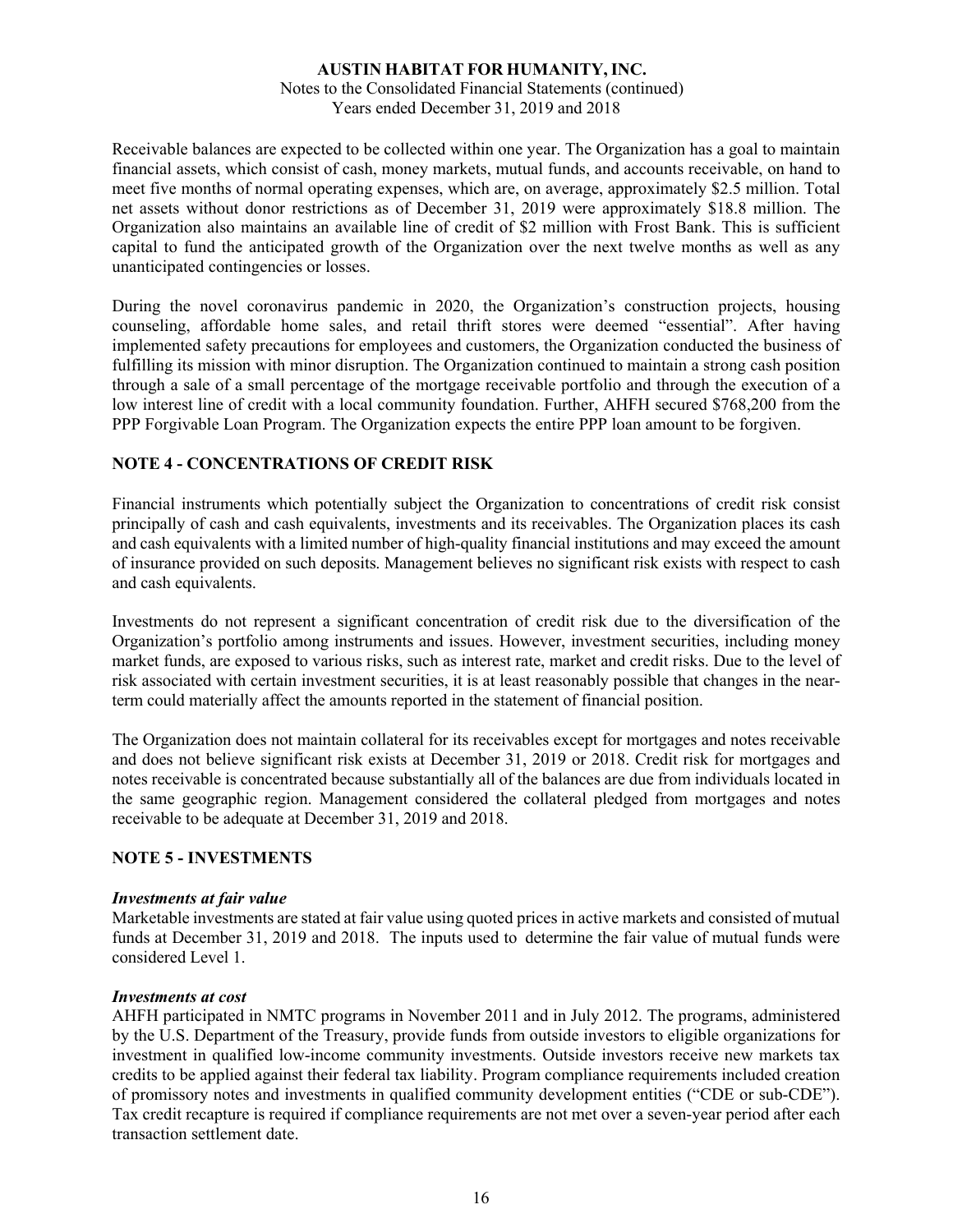Notes to the Consolidated Financial Statements (continued) Years ended December 31, 2019 and 2018

In November 2011, AHFH invested \$1,000,044 in HFHI-SA Leverage IX, LLC and secured a 16-year loan in the amount of \$1,320,965 payable to the sub-CDE named HFHI-SA NMTC VI, LLC (see Note 11). The loan proceeds are to be used solely for the purpose of constructing and selling qualified housing properties to low income residents. The loan requires semi-annual interest only payments until November 15, 2018 at 0.75%. Commencing November 15, 2018, semi-annual principal payments are due through maturity date of July 13, 2026. The loan is secured by substantially all the assets acquired by AHFH from the project loan proceeds. As part of the NMTC program, 99.98% of the interest payments will be refunded to the Organization on a semi-annual basis.

In November 2018, HFHI-SA Investment Fund VI, LLC ("Fund I"), the effective owner of HFHI-SA NMTC VI, LLC (holder of the promissory note due from AHFH), exercised a put option. Under the terms of the put option agreement, HFHI-SA Leverage IX, LLC purchased the ownership interest of Fund I. Exercise of the option effectively allowed AHFH to extinguish its outstanding debt owed to Fund I. The result of the extinguishment of the debt offset by the sale of AHFH's investment in Fund I was a gain of \$322,727 in 2018 and is included in other income in the consolidated statement of activities and changes in net assets.

In July 2012, AHFH invested \$1,431,009 in CCML Leverage II, LLC and secured a 16-year loan in the amount of \$1,880,000 payable to the sub-CDE named CCM Community Development XXVII, LLC (see Note 11). The loan proceeds are to be used solely for the purpose of constructing and selling qualified housing properties to low income residents. The loan requires semi-annual interest only payments until November 10, 2019 at 0.76%. Commencing November 10, 2019, semi-annual principal payments are due through maturity date of July 26, 2027. The loan is secured by substantially all the assets acquired by AHFH from the project loan proceeds. As part of the NMTC program, 99.99% of the interest payments will be refunded to the Organization on a semi-annual basis.

In August 2019, CCM CD 27 Investment Fund, LLC ("Fund II"), the effective owner of CCM Community Development XXVII, LLC (holder of the promissory note due from AHFH), exercised a put option. Under the terms of the put option agreement, CCML Leverage II, LLC purchased the ownership interest of Fund II. Exercise of the option effectively allowed AHFH to extinguish its outstanding debt owed to Fund II. The result of the extinguishment of the debt offset by the sale of AHFH's investment in Fund II was a gain of \$383,120 in 2019 and is included in other income in the consolidated statement of activities and changes in net assets.

The investments in these joint ventures are reported at cost using the cost method. For the years ended December 31, 2019 and 2018, AHFH received \$7,155 and \$14,310 in distributions, respectively. These distributions are reported as investment income in the consolidated statements of activities. During the years ended December 31, 2019 and 2018, the total interest expense associated with the amortization of the related debt issuance costs were \$23,668 and \$36,351, respectively. At December 31, 2019 and 2018, the balance in these joint ventures was \$0 and \$1,520,548, respectively.

#### **NOTE 6 - RELATED PARTY TRANSACTIONS AND AFFILIATIONS**

Contributions from members of the Board of Directors for the years ended December 31, 2019 and 2018 were \$166,558 and \$218,626, respectively. Pledges receivable from Board of Directors and employees of AHFH for the years ended December 31, 2019 and 2018 were \$425,222 and \$606,368, respectively. Expenses paid by the Organization for services provided by board of director related businesses for the years ended December 31, 2019 and 2018 were \$480,028 and \$1,503,028, respectively.

The Organization operates within a covenant agreement with HFHI. The Organization tithes to support HFHI's international homebuilding work. Tithes to HFHI totaled \$77,008 and \$68,996 for the years ended December 31, 2019 and 2018, respectively.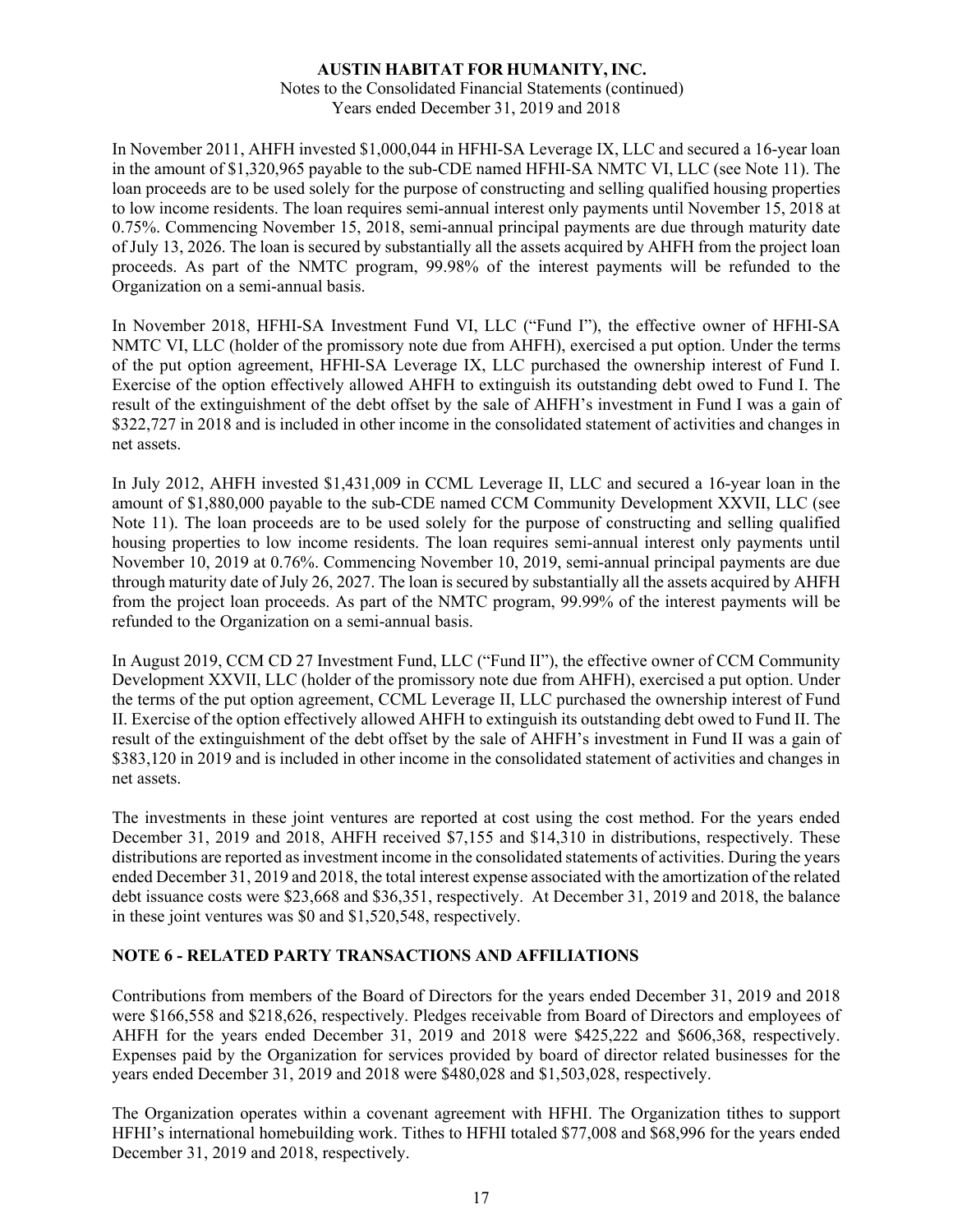#### Notes to the Consolidated Financial Statements (continued) Years ended December 31, 2019 and 2018

The United States Department of Housing and Urban Development ("HUD") has awarded grants to HFHI under the Self-Help Home Ownership Program ("SHOP") for land acquisition and infrastructure improvements for houses. Grant funds are passed through by HFHI directly to participating U.S. affiliates in the form of a 75% grant and 25% loan. Notes payable to HFHI under SHOP arrangements totaled \$2,272 and \$6,748 at December 31, 2019 and 2018, respectively, and are included in notes payable in the consolidated statements of financial position.

#### **NOTE 7 - MORTGAGES AND NOTES RECEIVABLE**

Mortgages receivable consisted of the following at December 31:

|                                                       |   | 2019        | 2018        |
|-------------------------------------------------------|---|-------------|-------------|
| Gross mortgages receivable                            | S | 16,579,207  | 15,290,444  |
| Financing discount based on imputed interest at rates |   |             |             |
| ranging from $4\%$ to $8\%$                           |   | (6,032,811) | (5,573,302) |
| Mortgages receivable, net of unamortized discount     |   | 10,546,396  | 9,717,142   |
| Current portion of mortgages receivable               |   | (887, 959)  | (846, 812)  |
|                                                       | S | 9,658,437   | 8,870,330   |

Mortgages receivable were valued using the income approach and inputs were considered Level 2 under the fair value hierarchy. Gross undiscounted future mortgage payments scheduled to be collected at December 31, 2019 are as follows:

| 2020       | S | 887,959    |
|------------|---|------------|
| 2021       |   | 877,371    |
| 2022       |   | 866,119    |
| 2023       |   | 849,110    |
| 2024       |   | 837,663    |
| Thereafter |   | 12,260,985 |
| Total      | ፍ | 16,579,207 |

Notes receivable on  $2<sup>nd</sup>$  liens consisted of the following at December 31:

|                                                                   | 2019        | 2018        |
|-------------------------------------------------------------------|-------------|-------------|
| Gross notes receivable for $2nd$ lien                             | 3,110,446   | 3,115,257   |
| Financing discount based on imputed interest at rates             |             |             |
| ranging from $4\%$ to $8\%$                                       | (2,141,603) | (2,233,052) |
| Notes receivable on $2nd$ liens, net of unamortized discount $\S$ | 968,843     | 882,205     |

#### **NOTE 8 - RESTORE INVENTORY**

ReStore inventory consisted of the following at December 31:

| 2018    |
|---------|
| 248,911 |
| 559,118 |
| 808,029 |
|         |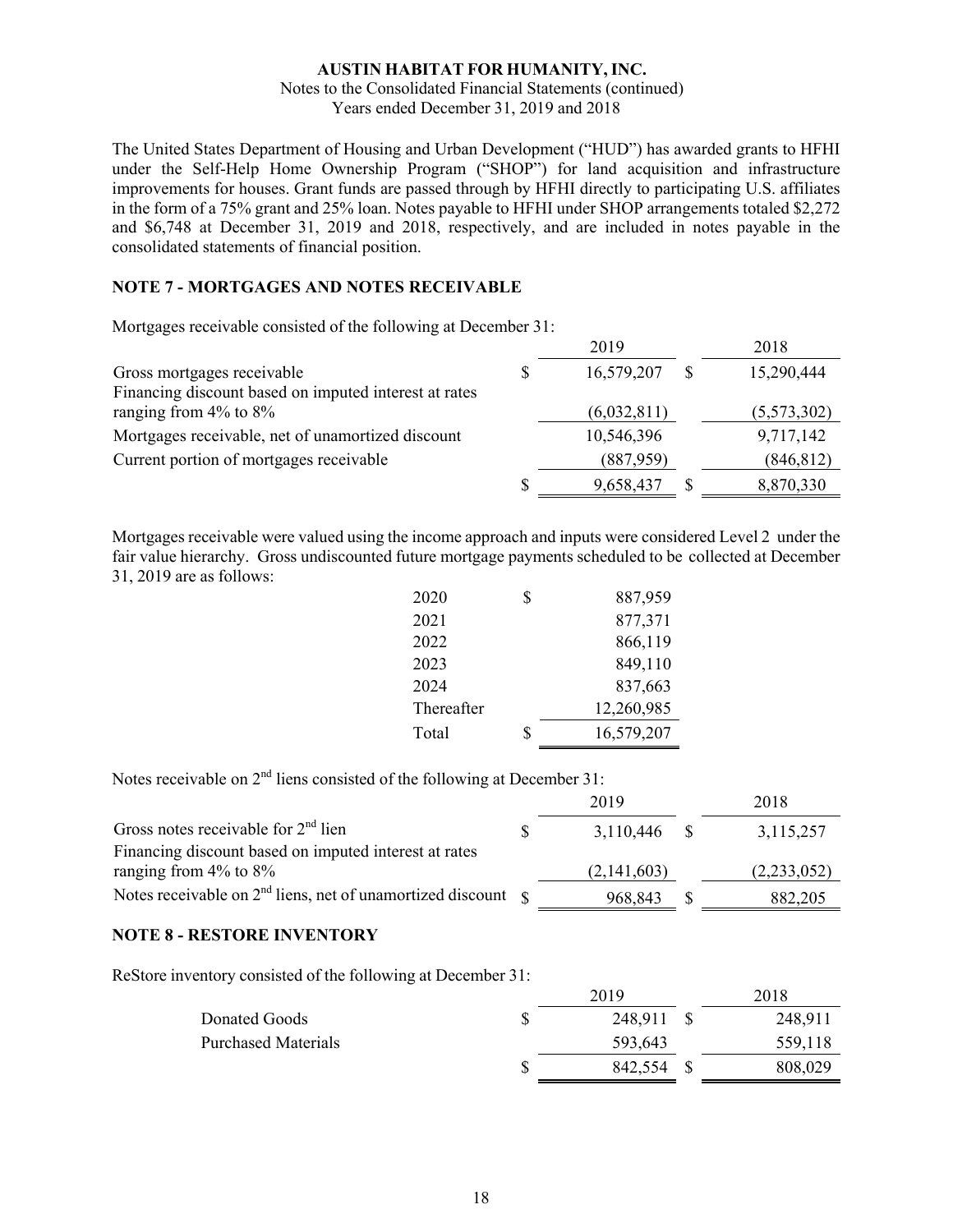Notes to the Consolidated Financial Statements (continued) Years ended December 31, 2019 and 2018

#### **NOTE 9 - PROPERTY AND EQUIPMENT**

Property and equipment consisted of the following at December 31:

|                             | 2019            |          | 2018          |  |
|-----------------------------|-----------------|----------|---------------|--|
| Land                        | \$<br>3,678,393 | S        | 3,090,000     |  |
| Building and improvements   | 6,778,684       |          | 6,843,975     |  |
| Equipment                   | 510,547         |          | 499,042       |  |
| Trucks                      | 295,491         |          | 267,929       |  |
| Total                       | 11,263,115      |          | 10,700,946    |  |
| Accumulated depreciation    | (1,451,245)     |          | (1, 195, 252) |  |
| Property and equipment, net | \$<br>9,811,870 | <b>S</b> | 9,505,694     |  |

Property and equipment financed under capital lease obligations totaled \$222,247 and \$259,433, net of accumulated amortization of \$137,450 and \$100,264, as of December 31, 2019 and 2018, respectively. Total depreciation and amortization expense associated with property and equipment was \$255,993 and \$251,615 for the years ended December 31, 2019 and 2018, respectively.

#### **NOTE 10 - PLEDGES RECEIVABLE**

The Organization received pledges to cover the costs of a capital campaign. Pledges are stated at their realizable value, net of an allowance for uncollectible pledges. The Organization did not record a discount on long term pledges given the nominal impact on the consolidated financial statements.

Net pledges receivable consists of the following at December 31, 2019 and 2018:

|                                          | 2019      | 2018      |
|------------------------------------------|-----------|-----------|
| Capital campaign pledges                 | 556,222   | 701,672   |
| Less: allowance for doubtful collections | (78, 337) | (70, 167) |
| Pledges receivable, net                  | 477.885   | 631,505   |

Pledges receivable maturity dates at December 31, 2019 and 2018 were:

|                    | 2019    | 2018    |
|--------------------|---------|---------|
| Less than one year | 234,387 | 141,554 |
| One to five years  | 321,835 | 560,118 |
| Total              | 556,222 | 701,672 |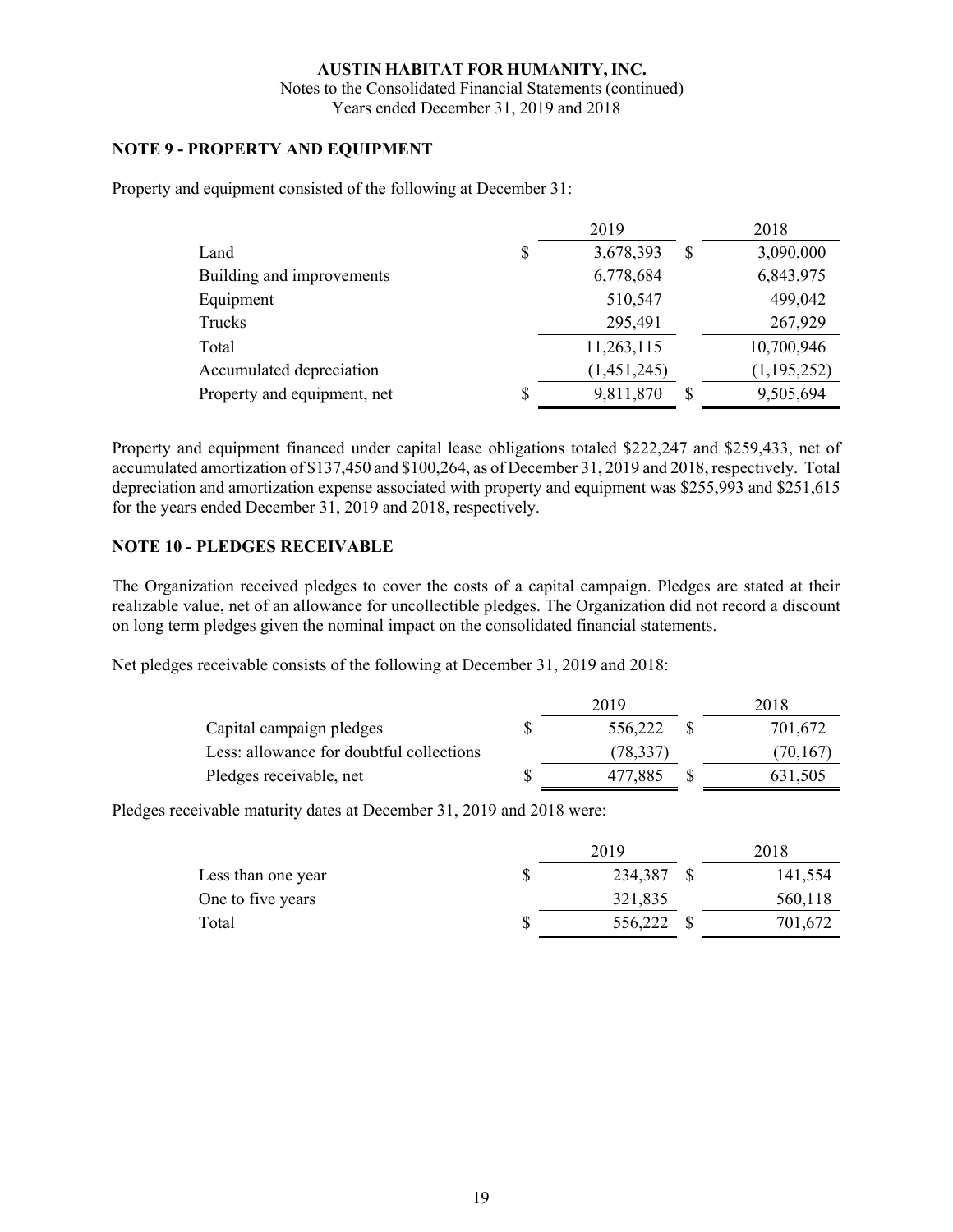Notes to the Consolidated Financial Statements (continued) Years ended December 31, 2019 and 2018

#### **NOTE 11 - LONG-TERM DEBT**

Long-term debt consisted of the following at December 31:

|                                                    |   | 2019       | 2018      |
|----------------------------------------------------|---|------------|-----------|
| Notes payable to HFHI under SHOP grants            | S | 2,272<br>S | 6,748     |
| Promissory note to CCM (Note 5)                    |   |            | 1,880,000 |
| Promissory note to banking institution             |   | 5,457,871  | 4,859,773 |
| Total debt                                         |   | 5,460,143  | 6,746,521 |
| Unamortized debt issuance costs                    |   | (146,904)  | (54, 809) |
| Total debt, net of unamortized debt issuance costs |   | 5,313,239  | 6,691,712 |
| Current portion of debt, net                       |   | (2,272)    | (162,998) |
| Long-term debt, net                                |   | 5,310,967  | 6,528,714 |

The notes payable to Habitat for Humanity International ("HFHI") is a non-interest bearing and unsecured loan under the Self-Help Home Ownership Program ("SHOP") for land acquisition and infrastructure improvements for houses.

The promissory note to CCM Community Development XXVII, LLC ("CCM"), is a semi-annual interest note with payments until November 10, 2019 at 0.76% followed by semi-annual principal payments due through the maturity date of July 26, 2027. This note is secured by substantially all of the assets acquired by AHFH from the NMTC project loan proceeds. During 2019, this note was extinguished along with the Organization's investment in the NMTC (Note 5).

On May 1, 2014, the Organization entered into a loan agreement for \$5,500,000 with Wells Fargo Bank for the purpose of financing the acquisition of the land and building which was used to start the Austin ReStore. The promissory note was a fixed interest rate note (3.82% at December 31, 2019 and 2018) with escalating monthly payments due through the maturity date of June 1, 2039. This note was secured by the Austin ReStore's land and building. On December 30, 2019, the Organization refinanced this loan with Frost Bank. The new loan has a fixed interest rate of 3.03% and matures on December 30, 2029. Interest only shall be due and payable monthly on the last day of the month beginning on January 30, 2020 until December 30, 2021 at which time monthly installments of both principal and interest will be due and payable until the maturity date. This note is secured by the Austin ReStore's land and building in addition to the construction of a new warehouse in south Austin. The principal amount of this note is \$7,500,000 and the Organization was advanced \$5,457,871 as of December 31, 2019.

Future maturities of long-term debt at December 31, 2019 are as follows:

| 2020       | \$ | 2,272     |
|------------|----|-----------|
| 2021       |    |           |
| 2022       |    | 254,050   |
| 2023       |    | 261,855   |
| 2024       |    | 269,900   |
| Thereafter |    | 4,672,066 |
| Total      | S  | 5,460,143 |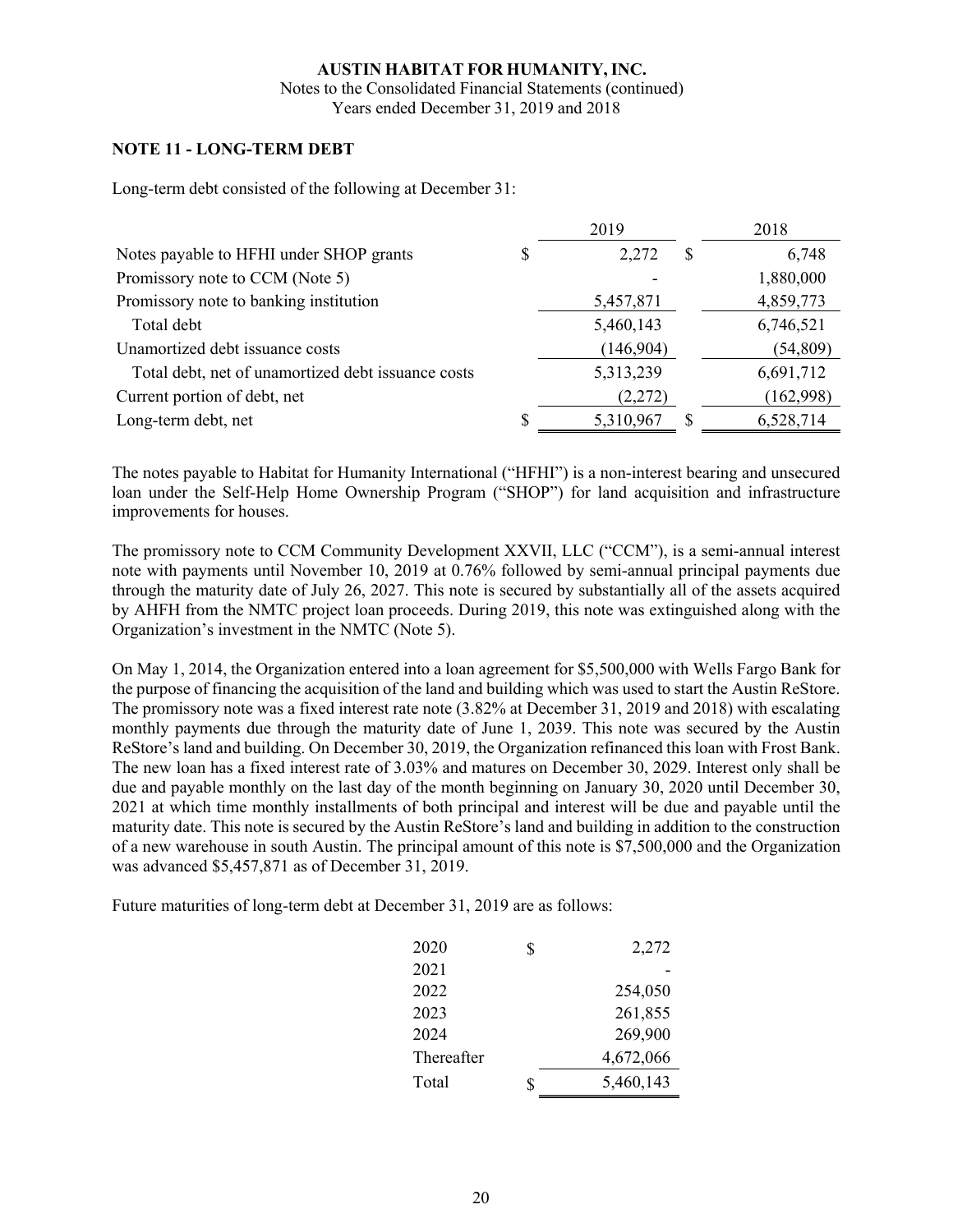Notes to the Consolidated Financial Statements (continued) Years ended December 31, 2019 and 2018

The credit facility (Note 12), notes payable and other long-term debt agreements contain certain financial covenants, including requirements for liquidity, earnings, and fixed charge coverage. The agreements also contain additional conditions limiting indebtedness, capital expenditures, and various other covenants as defined in the agreements. Failure to comply with the covenants could result in the debt being called by the lenders. As of December 31, 2019, and through the date of this report, the Organization was in compliance with such covenants.

In 2018, the Organization also had a promissory note to HFHI-SA NMTC VI, LLC ("HSHI-SA"). This note was a semi-annual interest note with payments due until November 15, 2018 at 0.75% followed by semi-annual principal payments due through the maturity date of July 13, 2026. This note was secured by substantially all of the assets acquired by AHFH from the NMTC project loan proceeds. During 2018, this note was extinguished along with the Organization's investment in the NMTC (Note 5).

#### **NOTE 12 - CREDIT FACILITY AND LETTERS OF CREDIT**

The Organization maintains a twelve-month revolving credit facility with a bank, renewable annually, that charges interest at a variable rate. During the year ended December 31, 2017, the Organization amended the facility to extend the maturity date to April 2019. As amended, the maximum principal amount available under the line of credit is \$2,000,000. The credit facility was further amended on March 18, 2019 to extend the maturity date to April 15, 2021. On December 30, 2019 this credit facility was extinguished concurrently with the refinancing of the Organization's promissory note (Note 11).

On December 30, 2019, the Organization entered into a new credit facility with Frost Bank. The new credit facility has a maximum principal amount available of \$2,000,000 with a maturity date of December 30, 2020. The annual interest rate for the new credit facility is a variable rate based on LIBOR plus 1.5% (3.32% at December 31, 2019). No amounts have been drawn against this facility at December 31, 2019.

During the normal course of business, the Organization entered into letters of credit with financial institutions totaling \$462,730 at December 31, 2019 and 2018, pursuant to subdivision construction agreements with the City of Austin. The letters of credit expired in April 15, 2019 and the amount of \$462,730 was renewed through April 15, 2020. The letters specify that drafts may be drawn by the City of Austin Watershed Protection and Development Review Department. There have been no amounts drawn under these letters of credit.

#### **NOTE 13 - NOTES PAYABLE - TDHCA**

Notes payable to TDHCA consisted of the following at December 31:

|   | 2019       |            | 2018       |
|---|------------|------------|------------|
| S | 2,332,236  |            | 2,121,018  |
|   |            |            | (779, 122) |
|   | 1,482,454  |            | 1,341,896  |
|   | (108, 816) |            | (98,316)   |
| S | 1,373,638  |            | 1,243,580  |
|   |            | (849, 782) |            |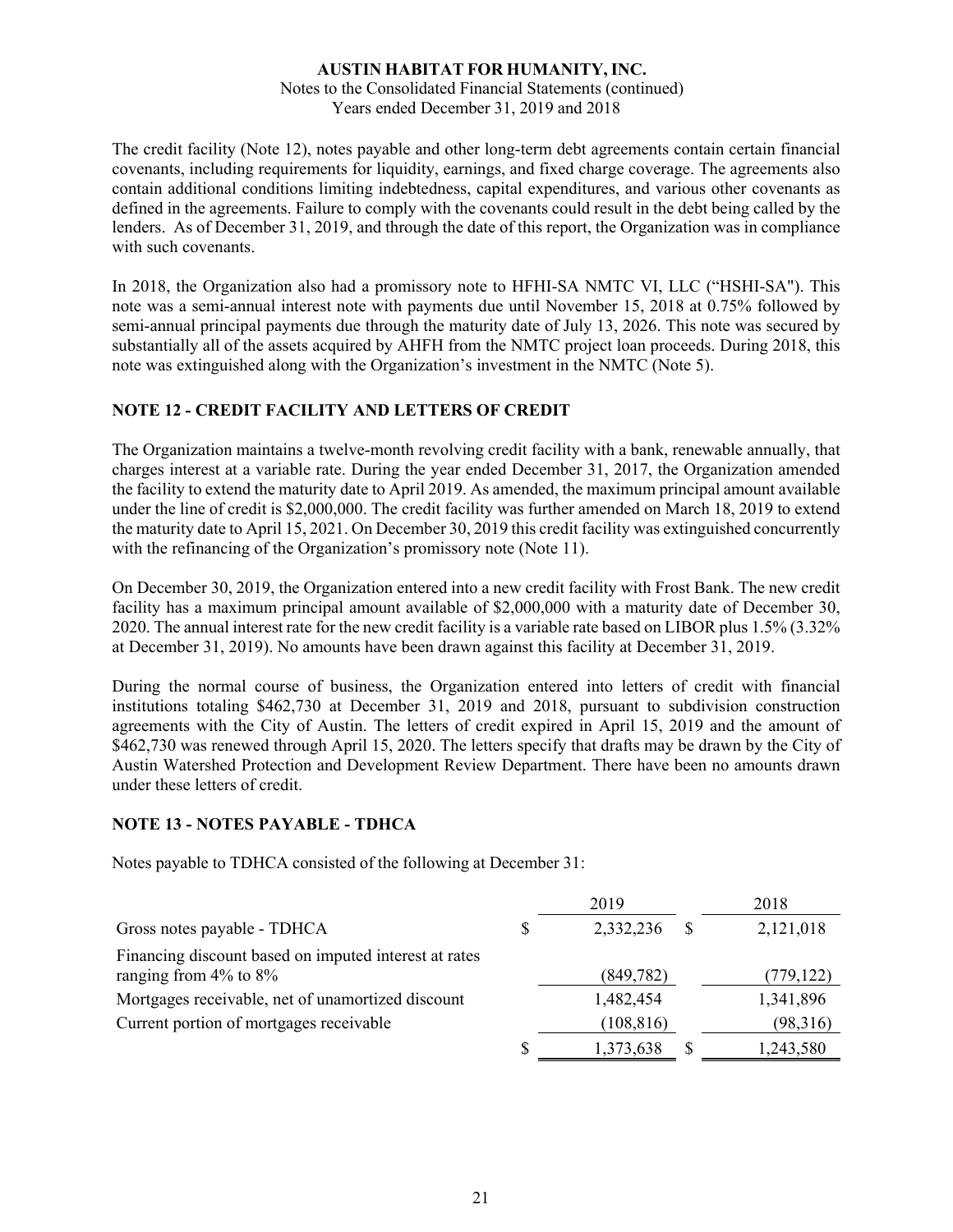#### Notes to the Consolidated Financial Statements (continued) Years ended December 31, 2019 and 2018

Notes payable to TDHCA were valued using the income approach and inputs were considered Level 2 under the fair value hierarchy. Gross undiscounted future mortgage payments scheduled to be collected from mortgagees and remitted to TDHCA at December 31, 2019 are as follows:

| 2020       | \$<br>108,816   |  |
|------------|-----------------|--|
| 2021       | 108,816         |  |
| 2022       | 108,816         |  |
| 2023       | 108,816         |  |
| 2024       | 108,816         |  |
| Thereafter | 1,788,156       |  |
| Total      | \$<br>2,332,236 |  |

#### **NOTE 14 - NET ASSETS WITH DONOR RESTRICTIONS**

Net assets with donor restrictions were available for the following purposes at December 31:

|                   |    | 2019      | 2018      |
|-------------------|----|-----------|-----------|
| Capital campaign  | \$ | 1,182,844 | 1,236,479 |
| Special events    |    | 400,202   | 323,701   |
| UT Campus Chapter |    | 9,790     | 3,706     |
| <b>OWANA</b>      |    | 51,638    | 103,134   |
|                   | S  | 1,644,474 | 1,667,020 |

Net assets released from restrictions consisted of the following at December 31:

|                                       |    | 2019       | 2018       |
|---------------------------------------|----|------------|------------|
| Capital campaign                      | \$ | (410,661)  | (460, 719) |
| Special events                        |    | (323,701)  | (30,350)   |
| UT Campus Chapter                     |    | (6,276)    | (13,219)   |
| <b>OWANA</b>                          |    | (53, 049)  |            |
| Net assets released from restrictions | S  | (793, 687) | (504, 288) |

#### **NOTE 15 - RETIREMENT PLAN**

The Organization sponsors a  $401(k)$  plan that covers substantially all employees. The Organization's contributions to the plan for the years ended December 31, 2019 and 2018 were \$136,607 and \$115,196, respectively.

#### **NOTE 16 - LEASE COMMITMENTS**

The Organization leases retail space, a construction warehouse, telephone equipment, and a copier under various non-cancellable operating leases. Rent expense under these leases totaled \$275,712 and \$130,928, respectively, for the years ended December 31, 2019 and 2018, which are reflected as occupancy and office expenses in the accompanying statements of functional expenses. In October 2018, AHFH entered into a new operating lease for the San Marcos ReStore location which opened to the public on December 13, 2018.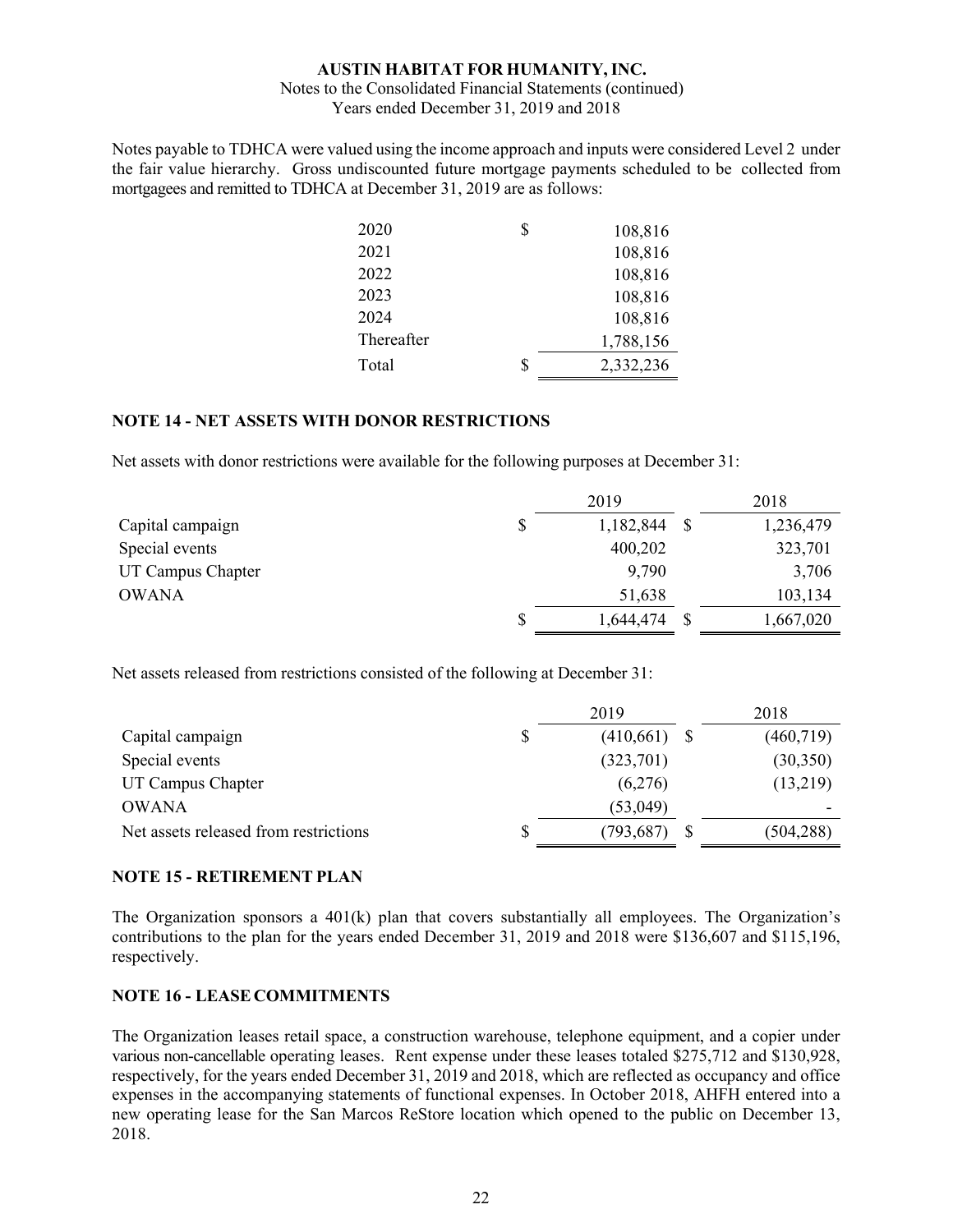#### Notes to the Consolidated Financial Statements (continued) Years ended December 31, 2019 and 2018

Future minimum payments under operating leases consisted of the following as of December 31, 2019:

| 2020       | \$<br>240,303   |  |
|------------|-----------------|--|
| 2021       | 198,120         |  |
| 2022       | 203,880         |  |
| 2023       | 203,880         |  |
| 2024       | 205,110         |  |
| Thereafter | 783,000         |  |
| Total      | \$<br>1,834,293 |  |

The Organization also has a non-cancelable capital lease agreement for solar panels. Future minimum payments under the capital lease consisted of the following as of December 31, 2019:

| 2020                                               | \$<br>41,575  |
|----------------------------------------------------|---------------|
| 2021                                               | 41,575        |
| 2022                                               | 41,575        |
| 2023                                               | 41,575        |
| 2024                                               | 41,575        |
| Thereafter                                         | 38,111        |
| Total minimum lease payments                       | 245,986       |
| Less: amount representing interest (3% annually)   | (23, 739)     |
| Total capital lease obligations                    | 222,247       |
| Less: current portion of capital lease obligations | (35,304)      |
| Long term portion of capital lease obligation      | \$<br>186,943 |

#### **NOTE 17 - CONTINGENCIES**

The Organization receives government grants for specific purposes that are subject to review and audit by government agencies. The Organization is also funded by grants and contracts that are subject to review and audit by the grantor agencies. These contracts have certain compliance requirements and, should audits by the government or grantor agencies disclose any areas of substantial noncompliance, the Organization may be required to refund any disallowed costs.

#### **NOTE 18 - FEDERAL INCOME TAXES**

The Organization is subject to federal income taxes on unrelated business income, which consists of ReStore sales of purchased materials. As of December 31, 2019, and 2018, the Organization has incurred cumulative net operating losses of approximately \$2,586,600 and \$2,478,000, respectively, for federal income tax purposes. These net operating losses may be used to offset future taxable unrelated business income. If not utilized, approximately \$2,182,000 of these losses will expire in the years 2027 through 2036. The remaining \$404,600 will be carried forward indefinitely. A full valuation allowance has been recorded as utilization is uncertain. The net change in the total valuation allowance for the years ended December 31, 2019 and 2018 was approximately \$108,600 and \$115,000, respectively.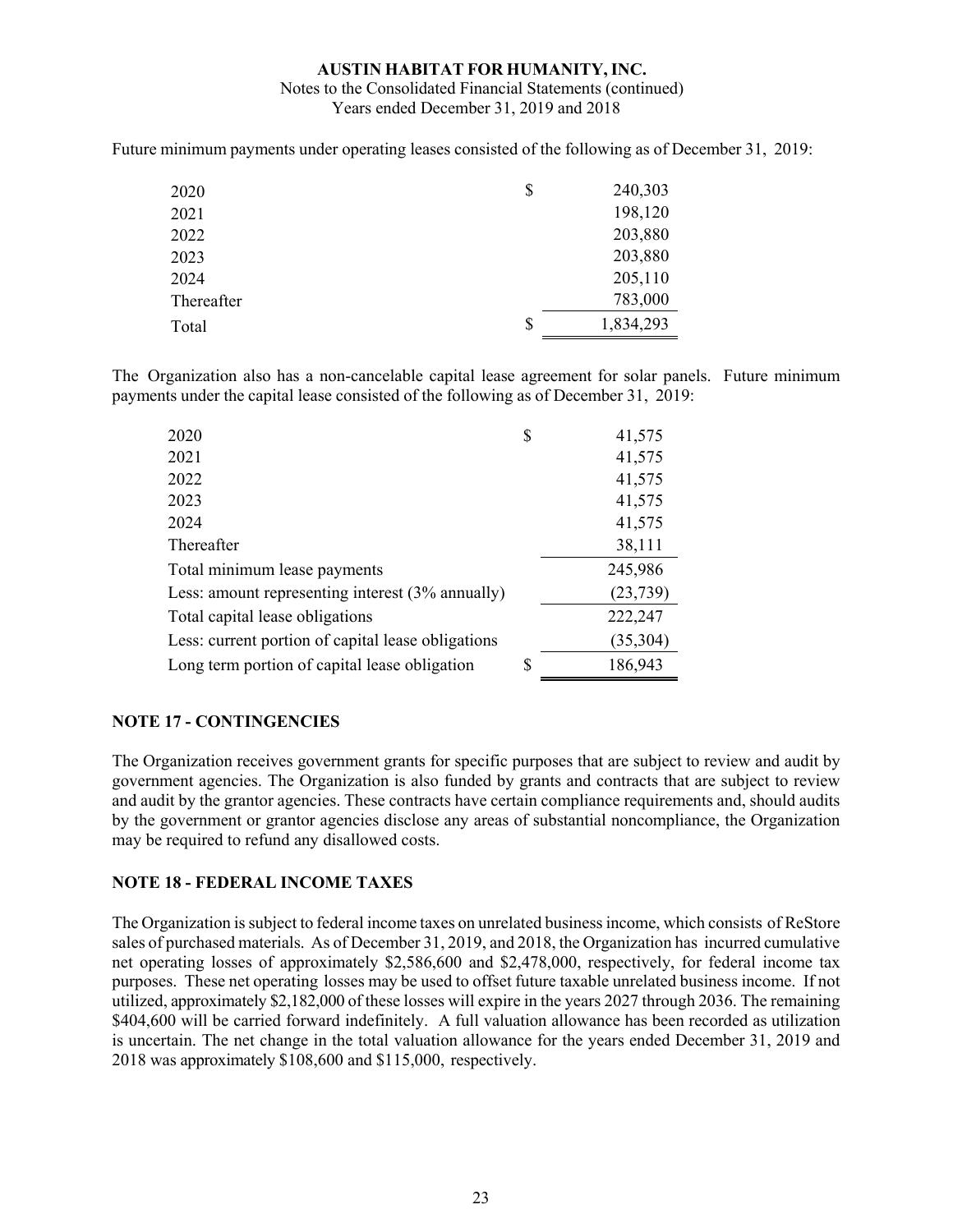Notes to the Consolidated Financial Statements (continued) Years ended December 31, 2019 and 2018

#### **NOTE 19 - SUBSEQUENT EVENTS**

In March 2020, the World Health Organization declared the outbreak of a novel coronavirus (COVID-19) as a pandemic, which continues to spread throughout the United States. As a result of the declared outbreak, an economic downturn has had a significant negative impact on local and global economies. While the Organization expects this matter to negatively impact operations, the related financial impact did not affect the Organization's performance in 2019 and its impact on 2020 financial performance cannot be reasonably estimated at this time.

The Organization's construction program and thrift stores were considered essential during the pandemic. AHFH was eligible for, and received, a PPP Forgivable Loan in the amount of \$768,200 and has remained in compliance with SBA regulations for the program. In addition, the Organization sold \$1,024,000 of its mortgage receivable portfolio and executed a low interest line of credit with a community foundation to complete construction of its Philomena row homes in the Mueller subdivision. As a response to the pandemic, the Mortgage Disaster Policy was implemented whereas mortgage holders could apply for, and receive, a 60-day deferment of mortgage payments. The Organization had only 6% of homeowners apply for, and receive, the deferment.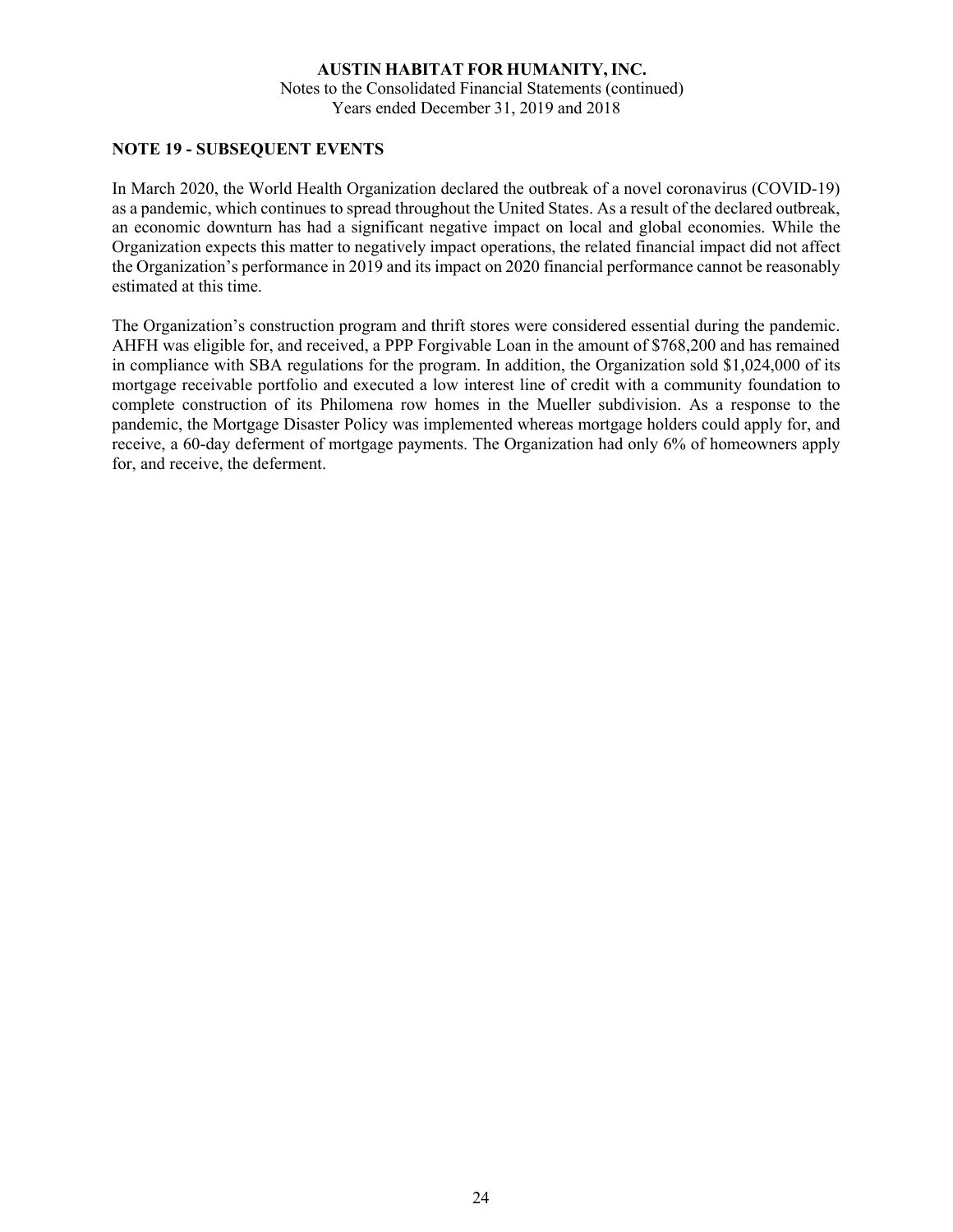## Supplemental Consolidating Schedule of Financial Position Information

As of December 31, 2019

|                                                                            |             | <b>Austin Habitat</b><br>for Humanity |              | Austin<br>Neighborhood<br><b>Alliance for</b><br>Habitat, Inc. |                    | <b>HomeBase</b><br><b>Texas</b> | <b>Eliminations</b>          | <b>Total</b> |
|----------------------------------------------------------------------------|-------------|---------------------------------------|--------------|----------------------------------------------------------------|--------------------|---------------------------------|------------------------------|--------------|
| <b>ASSETS:</b>                                                             |             |                                       |              |                                                                |                    |                                 |                              |              |
| Current assets<br>Cash and cash equivalents                                | \$          | 1,993,023                             | <sup>S</sup> |                                                                | $\mathbf{\hat{S}}$ | 49,739<br>-S                    | \$                           | 2,042,762    |
| Investments, at fair value                                                 |             | 16,204                                |              |                                                                |                    |                                 |                              | 16,204       |
| Accounts receivable                                                        |             | 433,681                               |              |                                                                |                    | 181,418                         |                              | 615,099      |
| Pledges receivable, net                                                    |             | 234,387                               |              |                                                                |                    |                                 |                              | 234,387      |
| Mortgages receivable, current portion, net                                 |             | 887,959                               |              |                                                                |                    |                                 |                              | 887,959      |
| Intercompany receivable                                                    |             | $\blacksquare$                        |              | 5,131,316                                                      |                    | 136,362                         | (5,267,678)                  |              |
| ReStore inventory                                                          |             | 842,554                               |              |                                                                |                    |                                 |                              | 842,554      |
|                                                                            |             | 671,834                               |              |                                                                |                    |                                 |                              | 671,834      |
| Home construction in progress<br>Prepaid expenses and other current assets |             | 300,205                               |              |                                                                |                    |                                 |                              | 300,205      |
| Total current assets                                                       |             | 5,379,847                             |              | 5,131,316                                                      |                    | 367,519                         | (5,267,678)                  | 5,611,004    |
|                                                                            |             |                                       |              |                                                                |                    |                                 |                              |              |
| Land held for development                                                  |             | 5,073,385                             |              |                                                                |                    |                                 |                              | 5,073,385    |
| Restricted cash                                                            |             |                                       |              |                                                                |                    |                                 |                              |              |
| Pledges receivable, long-term portion, net                                 |             | 243,498                               |              |                                                                |                    |                                 |                              | 243,498      |
| Other long-term assets                                                     |             |                                       |              |                                                                |                    | 240,790                         |                              | 240,790      |
| Mortgages receivable, long-term portion, net                               |             | 9,658,437                             |              |                                                                |                    |                                 |                              | 9,658,437    |
| Notes receivable - 2nd liens, net                                          |             |                                       |              |                                                                |                    | 968,843                         |                              | 968,843      |
| Property and equipment, net                                                |             | 9,811,870                             |              |                                                                |                    |                                 |                              | 9,811,870    |
| <b>TOTAL ASSETS</b>                                                        |             | 30,167,037                            |              | 5,131,316                                                      | <sup>S</sup>       | 1,577,152<br><sup>\$</sup>      | (5,267,678)<br><sup>\$</sup> | 31,607,827   |
| <b>LIABILITIES AND NET ASSETS:</b>                                         |             |                                       |              |                                                                |                    |                                 |                              |              |
| Current liabilities                                                        |             |                                       |              |                                                                |                    |                                 |                              |              |
| Accounts payable                                                           | $\mathbf S$ | 247,942 \$                            |              |                                                                | Ŝ                  | 26,353<br>-S                    | <sup>\$</sup>                | 274,295      |
| Accrued expense                                                            |             | 475,213                               |              |                                                                |                    | 292,427                         |                              | 767,640      |
| Intercompany payable                                                       |             | 5,267,678                             |              |                                                                |                    |                                 | (5,267,678)                  |              |
| Deferred revenue                                                           |             | 3,130,982                             |              |                                                                |                    |                                 |                              | 3,130,982    |
| Capital lease obligation, current portion                                  |             | 35,304                                |              |                                                                |                    |                                 |                              | 35,304       |
| Notes payable - TDHCA, current portion                                     |             | 108,816                               |              |                                                                |                    |                                 |                              | 108,816      |
| Long-term debt, current portion                                            |             | 2,272                                 |              |                                                                |                    |                                 |                              | 2,272        |
| Total current liabilities                                                  |             | 9,268,207                             |              |                                                                |                    | 318,780                         | (5,267,678)                  | 4,319,309    |
|                                                                            |             |                                       |              |                                                                |                    |                                 |                              |              |
| Capital lease obligation, long-term portion                                |             | 186,943                               |              |                                                                |                    |                                 |                              | 186,943      |
| Notes payable - TDHCA, long-term portion                                   |             | 1,373,638                             |              |                                                                |                    |                                 |                              | 1,373,638    |
| Long-term debt, net of debt issuance costs                                 |             | 5,310,967                             |              |                                                                |                    |                                 |                              | 5,310,967    |
| <b>Total liabilities</b>                                                   |             | 16,139,755                            |              | $\overline{\phantom{a}}$                                       |                    | 318,780                         | (5, 267, 678)                | 11,190,857   |
| Net assets                                                                 |             |                                       |              |                                                                |                    |                                 |                              |              |
| Without donor restrictions                                                 |             | 12,382,808                            |              | 5,131,316                                                      |                    | 1,258,372                       |                              | 18,772,496   |
| With donor restrictions                                                    |             | 1,644,474                             |              |                                                                |                    |                                 |                              | 1,644,474    |
| Total net assets                                                           |             | 14,027,282                            |              | 5,131,316                                                      |                    | 1,258,372                       |                              | 20,416,970   |
| TOTAL LIABILITIES AND NET ASSETS                                           | \$          | 30,167,037                            | -S           | 5,131,316 \$                                                   |                    | 1,577,152 \$                    | $(5,267,678)$ \$             | 31,607,827   |